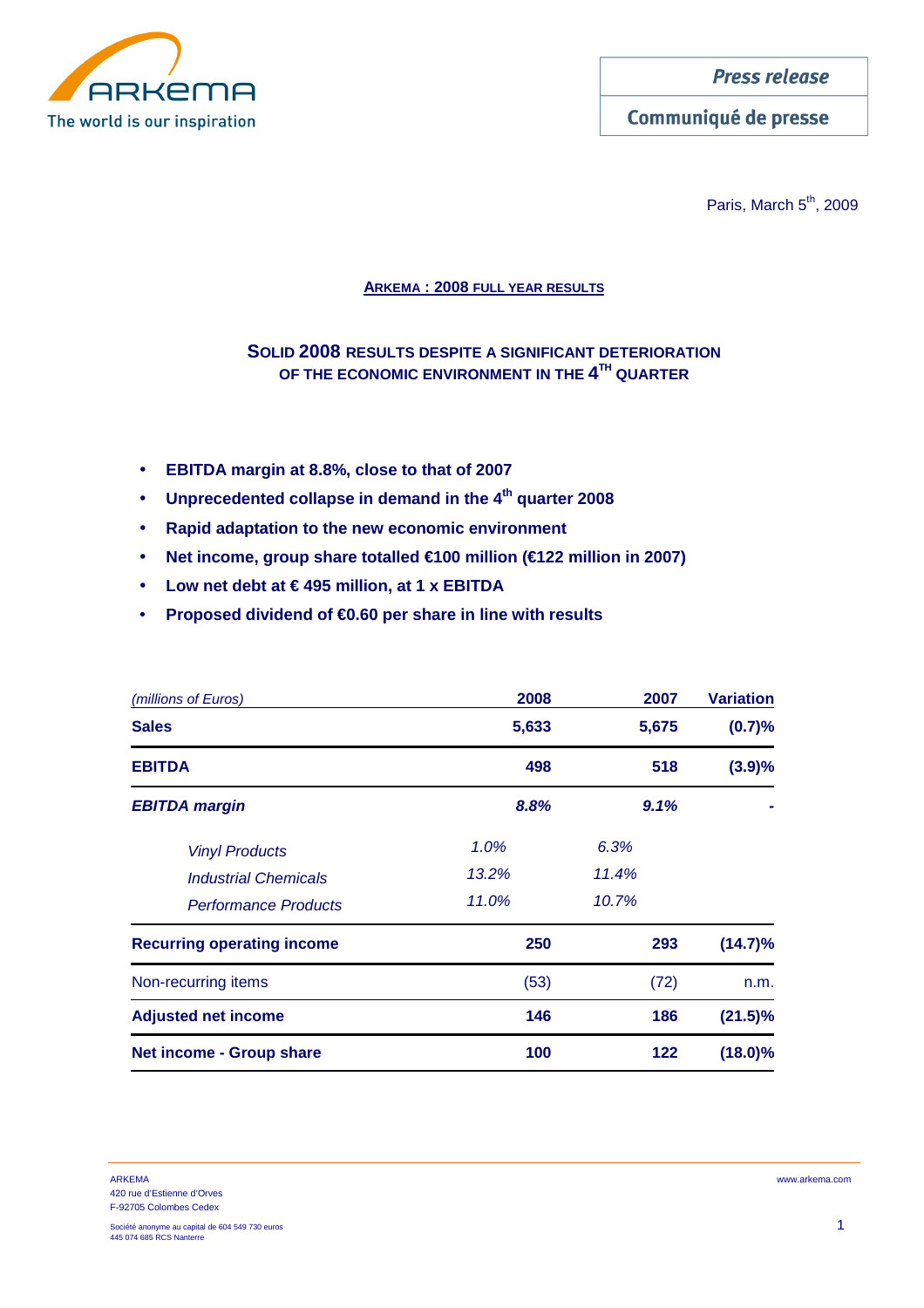

Communiqué de presse

The Board of Directors of Arkema which met on March,  $4<sup>th</sup>$  2009, to close the consolidated accounts of Arkema for 2008. At the end of this meeting, Thierry Le Hénaff, Chairman and CEO of Arkema, stated :

"In this tough environment marked by the collapse in demand on many markets in the fourth quarter 2008, Arkema resisted well, achieving an EBITDA margin close to that in 2007 at 9% and generating a positive net income of €100 million. Our financial structure remains very healthy with a net debt representing one times the annual EBITDA."

"In the face of the strong degradation of the environment, immediate measures were taken to adapt production to the decrease in demand and cash management was further reinforced. In this circumstance, the teams of Arkema mobilized themselves very quickly and took the necessary actions to adapt to the situation."

"Market conditions have not showed any signs of improvement since the beginning of this year and visibility remains low for the rest of 2009. In this context, Arkema's first priority is to focus on cash generation and preservation of its balance sheet by a very strict management of its working capital and capital expenditures."

"Confident in having the assets to face the current economic crisis, Arkema is pursuing the transformation launched since its listing, by continuously reducing its break even point and by driving targeted growth in strong added-value product lines, through innovation."

# **2008 PERFORMANCE**

In 2008, **sales** totalled €5,633 million against €5,675 million in 2007 down by 0.7%. Excluding the conversion effect mainly related to the weakness of the US dollar compared to the euro in 2008 (-2.4%) and the limited effect of changes in the scope of business (-0.5%), sales increased by 2.2%. The very significant increase in average sales price across all the businesses of the group (+8.1%) compensated for the decrease in volumes (-5.9%) mainly due to the sharp decline in demand on many market segments in the  $4<sup>th</sup>$  quarter 2008, amplified by massive de-stocking by customers. Thus over the last quarter of the year, the volume effect amounted to -23%, the businesses most particularly affected by the sharp decline in automotive and construction being PVC and its downstream, PMMA and Functional Additives.

**EBITDA** amounted to €**498** million in 2008 against €518 million in 2007, in a very deteriorated economic environment. This includes -€23 million negative inventory adjustments in the 4<sup>th</sup> quarter relating to the sharp decrease of some raw material costs at the very end of the year, and -€17 million relating to conversion effect on foreign exchange rates. An EBITDA gain of €111 million was generated by productivity initiatives, a very tight control of overheads, the launch of new products and the industrial growth developments in Fluorochemicals, Thiochemicals and Speciality Chemicals, which compensated, to a great extent, for the unfavourable impact of the decline in demand, the strong increase in energy and raw material costs and low acrylics unit margins. In the  $4<sup>th</sup>$  quarter 2008, Arkema adapted to an unprecedented collapse in demand by adjusting its production accordingly, limiting its overheads and accelerating the implementation of its fixed cost saving program.

EBITDA margin showed good resistance, standing at 8.8% of sales against 9.1% in 2007 and 7.3% in 2006.

**Recurring operating income** was €**250** million in 2008 against €293 million in 2007 and includes €248 million depreciations, up €23 million compared to 2007.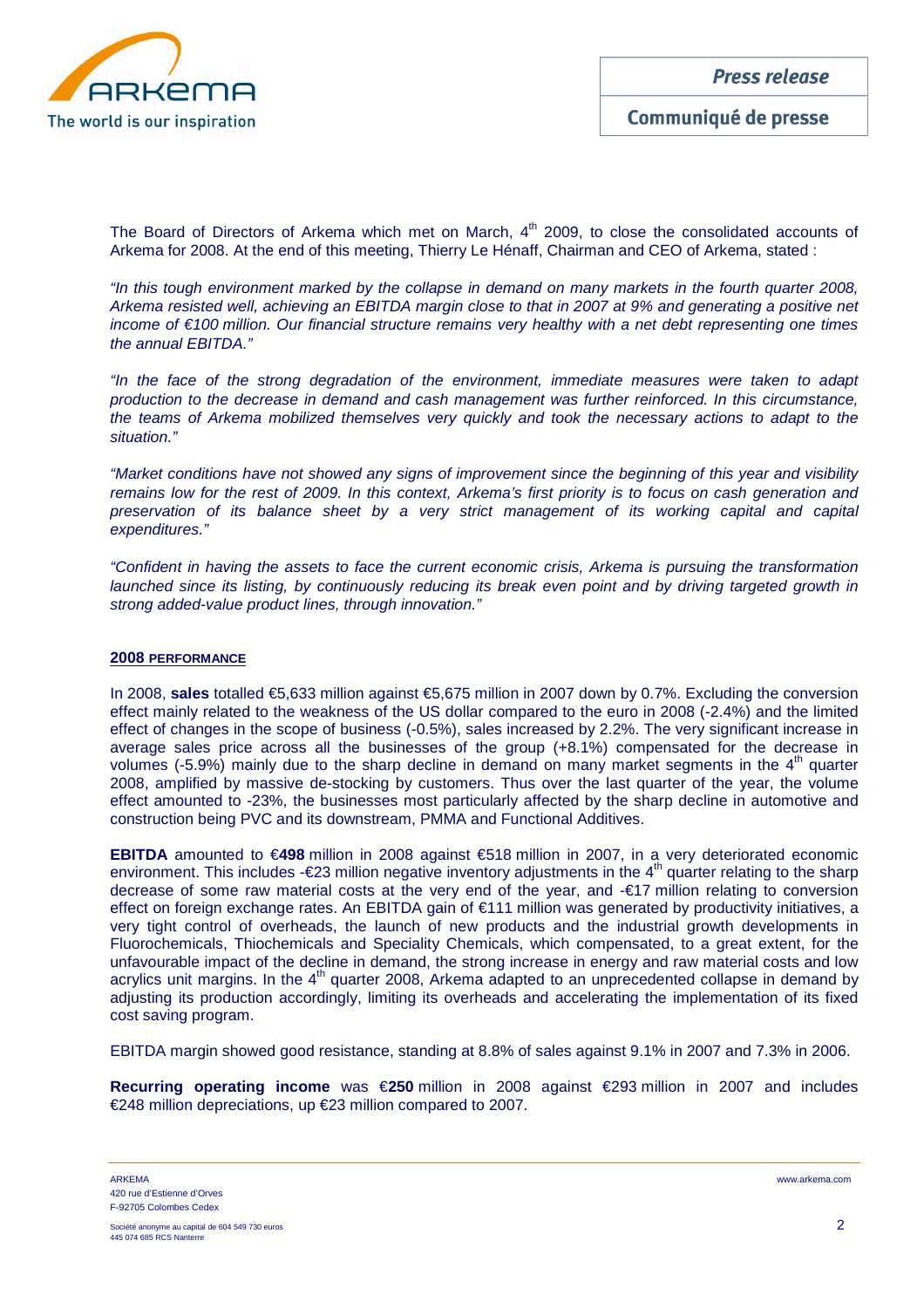

Including other income and expenses for a total amount of -€53 million, **operating income** totalled €**197** million in 2008 against €221 million in 2007. In 2008, other income and expenses corresponded mainly to €59 million of expenses relating to the restructuring plans announced in 2008, especially in Vinyl Products, and to the creation of shared services centers for Human Resources, Accounting and Purchasing functions<sup>1</sup>.

**Financial result** totalled -€**35** million in 2008 against -€15 million in 2007 taking into account the group average net debt in 2007 and 2008 (divestment of Cerexagri in February 2007, acquisition of Coatex in October 2007 and cash outflows related to non-recurring pre-spin off items) and therefore the increased cost of debt.

**Income taxes** amounted to -€**69** million in 2008 and to a taxation rate compared to recurring operating income of 27.6%.

Consequently, **net income** (group share) stood at €**100** million in 2008 against €122 million in 2007.

During the last quarter of the year, Arkema reinforced its priority on cash generation. Thus, the amount of recurring **capital expenditure** of €301 million is lower than the €315 million initially targeted in 2008. Total capital expenditure of €335 million also takes into account the finalization of the Chlorochemicals plan launched in 2005 (non-recurring pre spin off items) and the acquisitions of assets.

Arkema also continued to manage strictly its **working capital** which totalled €1,055 million at December 31, 2008. The variation in working capital is positive at +€56 million. The ratio of working capital to sales is 18.7% against 19.3% in 2007, in line with the objective of 18% in 2010.

During the financial year, Arkema generated a **net cash flow** from operations and investments of -€11 million, against -€94 million in 2007. This includes a net amount of -€25 million from portfolio management and -€54 million of non-recurring pre-spin off items<sup>2</sup>. Excluding these two items, free cash flow<sup>3</sup> is positive and amounts to €68 million.

**Net debt** stood at €495 million at 31 December, 2008, against €459 million in 2007, representing a ratio of net debt to EBITDA equal to 1. In particular, it includes the first dividend payment of Arkema for 2007 for a total amount of €46 million and the share buyback for €25 million. The net debt to equity ratio is low at 25%. Consequently, Arkema has shown its capacity to preserve the quality and the solidity of its balance sheet in spite of the degradation of economic conditions.

# **2008 SEGMENT PERFORMANCE**

Sales of **Vinyl Products** increased by 1.8% to €1,443 million in 2008 against €1,418 million in 2007. The rise in average sales price and good demand for caustic soda compensated for the decrease in PVC volumes resulting from the deterioration in the 4<sup>th</sup> quarter in demand from construction amplified by massive customer de-stocking.

EBITDA totalled €14 million in 2008 against €90 milion in 2007. The very significant and continuous rise in ethylene, which culminated in the 3<sup>rd</sup> quarter 2008, heavily weighed on the segment's results, and the rise in average sales price did not compensate for very high raw material costs. Moreover, the decrease in volumes and sales price in PVC in the  $4<sup>th</sup>$  quarter, strongly affected the segment's results. Measures to reduce fixed costs and optimize variable costs were pursued and they partially compensated for the very negative impact of the economic environment.

<sup>&</sup>lt;sup>1</sup> These projects are subject to information / consultation with the work council.

 $2$  The non-recurring pre-spin off items correspond to items taken into account for the calculation of the theoretical financial debt at the time of the spin off.

 $3$  Free cash flow includes cash flow from operating and investing activities but excludes non-recurring pre-spin off items and the impact of portfolio management.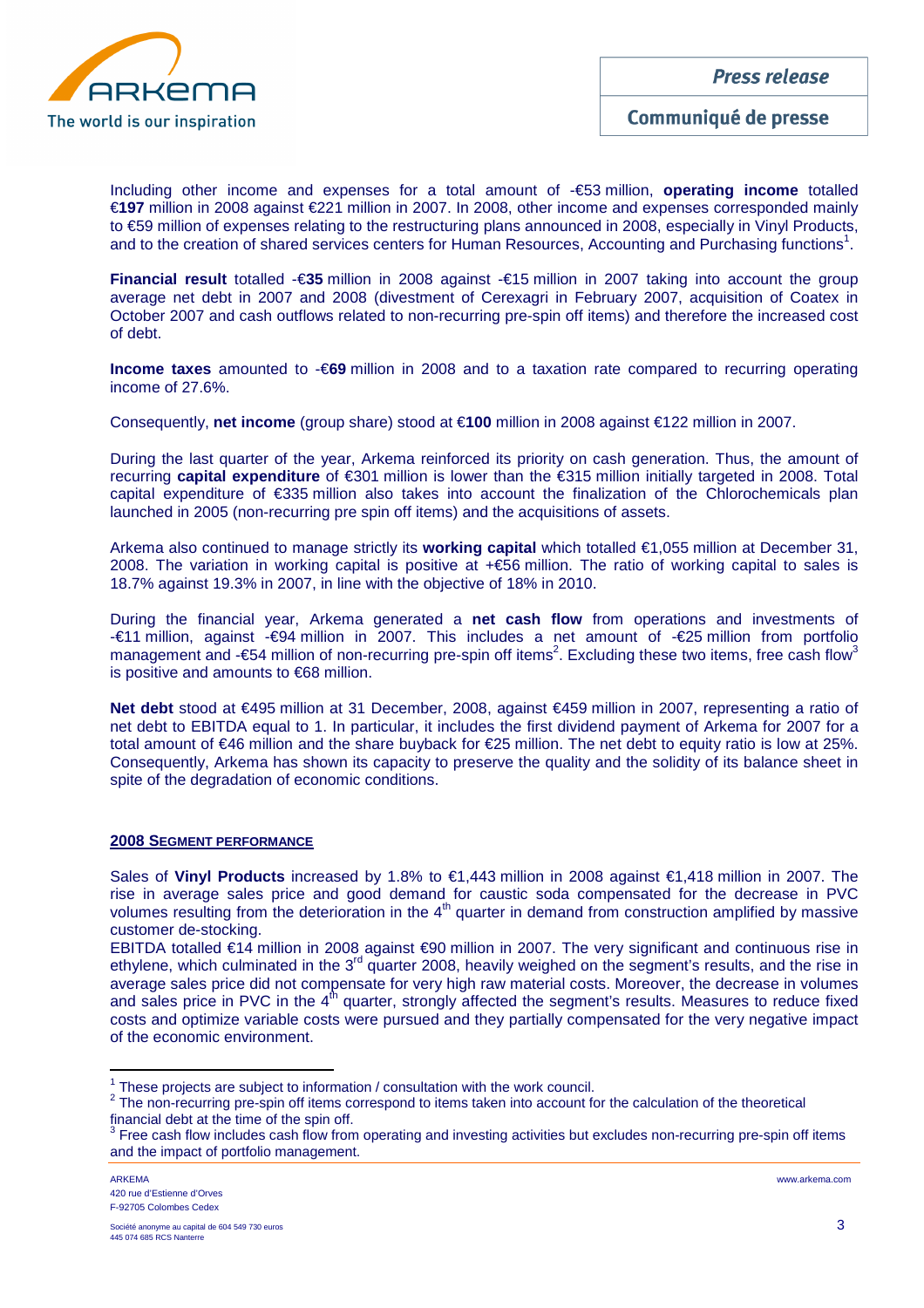

New reorganization projects were announced at the end of the year at Jarrie and Saint-Auban sites in France and in the two downstream PVC activities in France and Europe. The implementation should begin in 2009 and should eventually result in the loss of over 350 positions<sup>4</sup>.

Sales of **Industrial Chemicals** amounted to €2,582 million in 2008, up 2.1% compared to 2007. The rise in average sales price in all business units within the segment together with the positive effect of the change in scope of business mainly due to the acquisition of Coatex in October 2007, both compensated for the impact on volumes from the sharp decline in demand in several sectors such as automotive and the negative impact of the dollar US vs euro exchange rate.

EBITDA increased by 18% in 2008 compared to 2007, at €341 million (against €289 million in 2007) in an environment which was characterized by bottom of cycle unit margins in acrylics and by the slowdown in automotive which strongly affected volumes of PMMA in the  $4<sup>th</sup>$  quarter. This very strong improvement demonstrates the quality of the segment's portfolio of business. The restructuring plans launched since three years, together with the development of new products bear their fruit and contributed significantly to the EBITDA. The start-up of the new HFC-32 production unit in Calvert-City (United States) in mid-2007 helped the Fluorochemicals business unit to actively take part in the development of new generation blends, while the increase of production capacity in Thiochemicals benefited from market expansion. Lastly, the successful integration of Coatex reinforced acrylics business and reduced its cyclicality.

EBITDA margin improved very clearly at 13.2% in 2008 against 11.4% in 2007 and 10.7% in 2006.

Sales of **Performance Products** stood at €1,602 million in 2008 against €1,723 million in 2007. This decrease resulted mainly from the negative effect of change in scope of business with the divestment of urea formaldehyde resins in November 2007, the unfavourable US dollar vs euro exchange rate and the decline in demand in particular in US construction, which strongly weighed on volumes of Functional Additives.

EBITDA amounted to €177 million in 2008 against €184 million in 2007, representing a progression of 2.9% excluding change in scope of business. The development of new applications such as PVDF on the photovoltaic market or in molecular sieves and the restructuring plans in Functional Additives and polyamides contributed to improve EBITDA despite the impact of the US dollar vs euro exchange rate and the collapse in demand over the last quarter in several market segments. In addition, at the end of 2008 Arkema acquired Oxford Performance Materials which now reinforces its position in very high performance materials.

EBITDA margin improved at 11% in 2008 against 10.7% in 2007 and 8.7% in 2006.

#### **POST BALANCE SHEET EVENTS**

Since the beginning of the year, Arkema has continued focusing its business portfolio. Arkema has thus reinforced its position in filtration business for the agro-food markets through the acquisition by subsidiary CECA of Winkelmann Mineraria which has annual sales of about €6 million.

Arkema also announced the divestment of its vinyl compounds production based in Vanzaghello (Italy) with annual sales of around €22 million. Lastly, in February 2009, Arkema finalized the acquisition of the organic peroxides business of Geo Specialty Chemicals.

In addition, Arkema announced the signature with Dyneon, one of the world leaders of fluoropolymers, for a long term agreement in the supply of HCFC-22 in Europe.

 $4$  These projects are subject to information / consultation with the work council.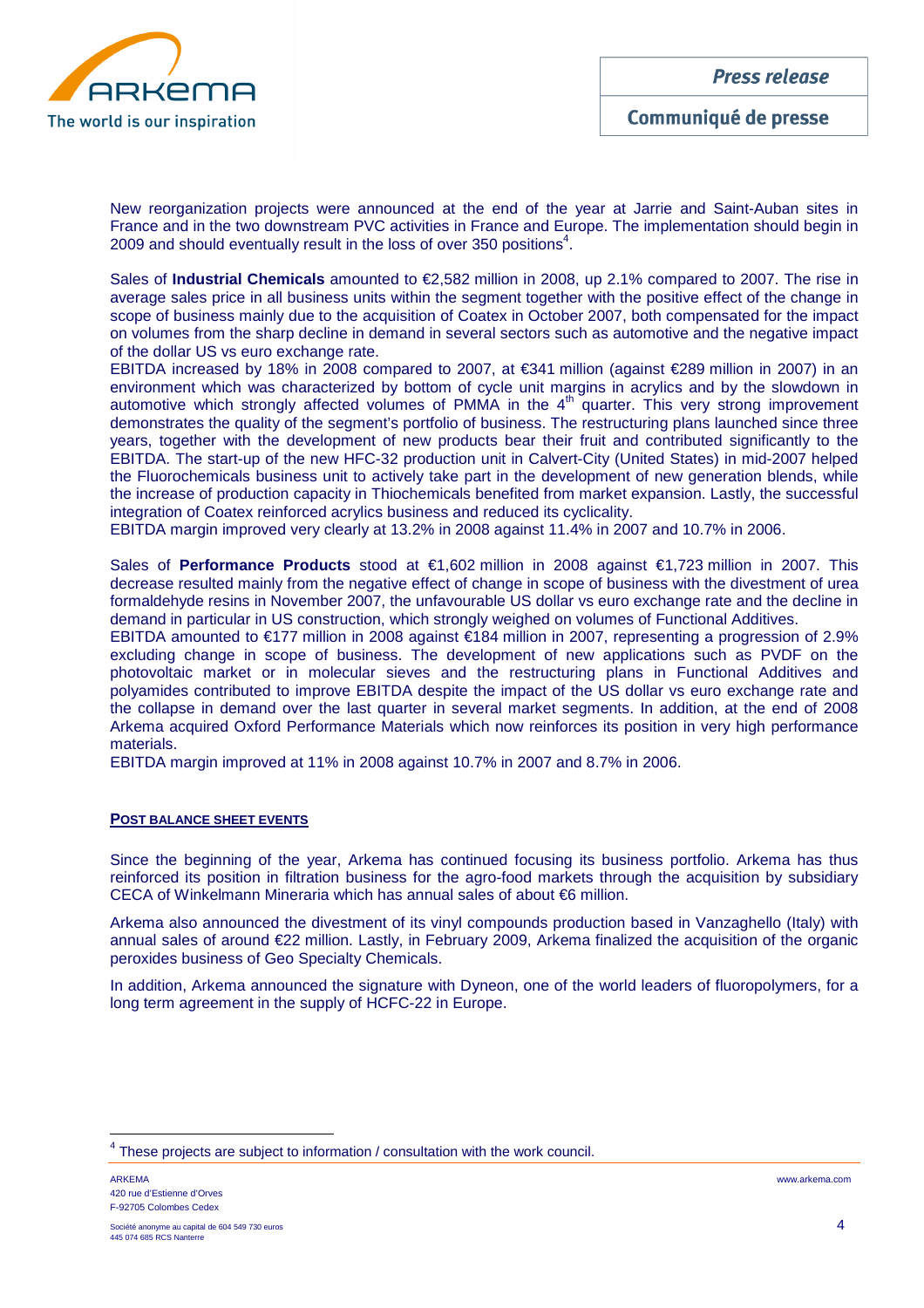

# **OUTLOOK**

Since the beginning of 2009, Arkema has not perceived any signs of improvement in demand. Market conditions remain very difficult with further de-stocking by customers. Results of the 1<sup>st</sup> quarter will be affected by the sale of inventories produced at the end of 2008 with high raw material costs, whose impact should be of the same order as that in the 4<sup>th</sup> quarter 2008. The current world economic crisis is also characterized by a lack of visibility both in its length and its impact.

In this context, actions were quickly implemented as of the end of last year to face the economic situation. The work already undertaken to reinforce its competitiveness and the quality of its balance sheet constitute solid assets.

The first priority of Arkema in 2009 is to manage its cash flow very rigorously. The reduction in its working capital should generate between €100 and 150 million of additional cash. Capital expenditure should not exceed €270 million, representing a decrease of almost 20% compared to 2008. Lastly, Arkema will continue to implement its productivity and selective growth projects. These structural projects should generate EBITDA gains of at least €85 million over the year.

With these initiatives, Arkema is confident in its capacity to generate positive free cash flow<sup>5</sup> in 2009.

The 2008 results are detailed in the "2008 full year results" presentation available on the website: www.finance.arkema.com.

## **CORPORATE GOVERNANCE AND COMPENSATION**

In accordance with the recommendations of the AFEP and the MEDEF of October 6, 2008, the Board of Directors has defined the principles to determine the compensation and other benefits of the Chairman and CEO and the fixed compensation for 2009. The details of these provisions are published on the company website www.finance.arkema.com.

<sup>&</sup>lt;sup>5</sup> Free cash flow includes cash flow from operating and investing activities but excludes the impact of portfolio management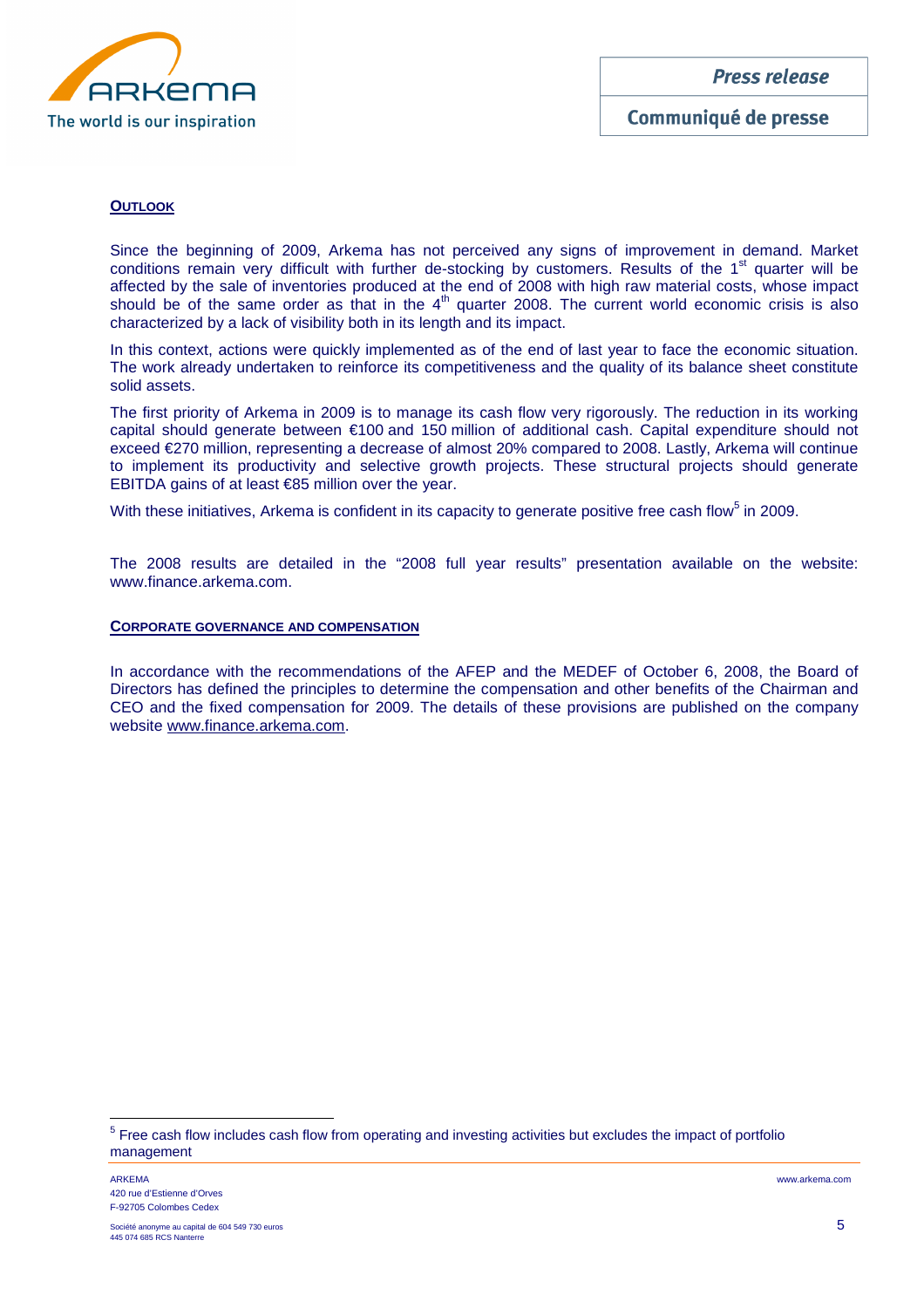

Communiqué de presse

# **FINANCIAL CALENDAR**

| May 13 <sup>th</sup> 2009   | 1 <sup>st</sup> quarter 2009 results          |
|-----------------------------|-----------------------------------------------|
| June $15^{\text{th}}$ 2009  | <b>Annual General Meeting of Shareholders</b> |
| August 3 <sup>rd</sup> 2009 | $2nd$ quarter 2009 results                    |

A global chemical player, Arkema consists of 3 business segments: Vinyl Products, Industrial Chemicals, and Performance Products. Present in over 40 countries with 15,000 employees, Arkema achieves sales of 5.6 billion euros. With its 6 research centers in France, the United States and Japan, and internationally recognized brands, Arkema holds leadership positions in its principal markets.

| <b>INVESTOR RELATIONS:</b> |                         |                                     |
|----------------------------|-------------------------|-------------------------------------|
| Frédéric Gauvard           | Tel.: +33 1 49 00 82 53 | E-mail: frederic.gauvard@arkema.com |
| Sophie Fouillat            | Tel.: +33 1 49 00 86 37 | E-mail: sophie.fouillat@arkema.com  |
| <b>PRESS RELATIONS:</b>    |                         |                                     |
| Jacques Badaroux           | Tel.: +33 1 49 00 71 34 | E-mail: jacques.badaroux@arkema.com |
| <b>Sybille Chaix</b>       | Tél.: +33 1 49 00 70 30 | E-mail: sybille.chaix@arkema.com    |

## **Disclaimer**

The information disclosed in this press release may contain forward-looking statements with respect to the financial conditions, results of operations, business and strategy of Arkema. Such statements are based on management's current views and assumptions that could ultimately prove inaccurate and are subject to risk factors such as, among others, changes in raw materials prices, currency fluctuations, implementation pace of cost-reduction projects and changes in general economic and business conditions. Arkema does not assume any liability to update such forward-looking statements whether as a result of any new information or any unexpected event or otherwise. Further information on factors which could affect Arkema's financial results is provided in the documents filed with the French Autorité des marchés financiers.

Balance sheet, income statement, cash flow statement, statement of changes in shareholders' equity and information by business segment included in this press release are extracted from the consolidated financial statements at December 31, 2008 closed by the Board of Directors of Arkema on March 4th 2009. The consolidated financial statements at December 31,2008 were prepared in accordance with international accounting standards as published by IASB (International Accounting Standards Board) at December 31, 2008 and also as endorsed by the European Union at December 31, 2008.

Financial information related to 2007 and 2008 is extracted from the consolidated financial statements of Arkema reprocessed, when needed, to include the impacts of discontinued activities. Quarterly financial information is not audited. Quarterly financial information is not audited. Business segment information is presented in accordance with Arkema's internal reporting system used by the management.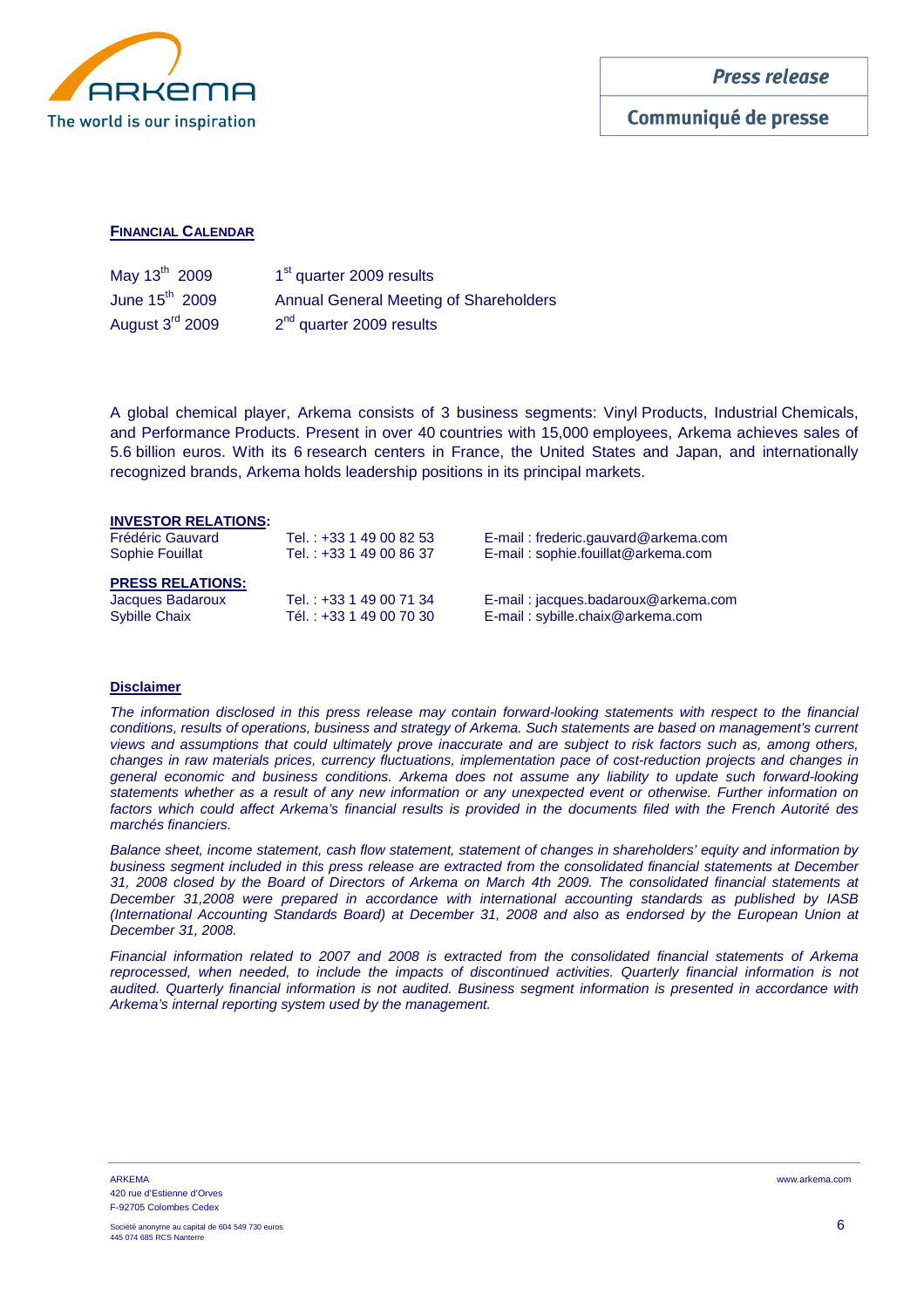

Communiqué de presse

# **INVESTOR AND ANALYST FACTSHEET**

|                                          | 4Q'08           | 4Q'07           | 4Q'08/     | 2008            | 2007            | 2008/      |
|------------------------------------------|-----------------|-----------------|------------|-----------------|-----------------|------------|
|                                          | in $\epsilon$ m | in $\epsilon$ m | 4Q'07      | in $\epsilon$ m | in $\epsilon$ m | 2007       |
| <b>Sales</b>                             | 1,182           | 1,318           | $(10.3)\%$ | 5,633           | 5,675           | (0.7)%     |
| <b>Vinyl Products</b>                    | 281             | 333             | $(15.6)\%$ | 1,443           | 1,418           | $+1.8%$    |
| <b>Industrial Chemicals</b>              | 564             | 618             | $(8.7)\%$  | 2,582           | 2,529           | $+2.1%$    |
| <b>Performance Products</b>              | 335             | 366             | $(8.5)\%$  | 1,602           | 1,723           | $(7.0)\%$  |
| Corporate                                | 2               | 1               |            | 6               | 5               |            |
| <b>EBITDA</b>                            | 47              | 107             | $(56.1)\%$ | 498             | 518             | (3.9)%     |
| <b>Vinyl Products</b>                    | (24)            | 11              | n.a.       | 14              | 90              | $(84.4)\%$ |
| <b>Industrial Chemicals</b>              | 65              | 67              | $(3.0)\%$  | 341             | 289             | $+18.0%$   |
| <b>Performance Products</b>              | 14              | 36              | $(61.1)\%$ | 177             | 184             | $(3.8)\%$  |
| Corporate                                | (8)             | (7)             |            | (34)            | (45)            |            |
| <b>EBITDA</b> margin                     | 4.0%            | 8.1%            |            | 8.8%            | 9.1%            |            |
| <b>Vinyl Products</b>                    | (8.5)%          | 3.3%            |            | 1.0%            | 6.3%            |            |
| <b>Industrial Chemicals</b>              | 11.5%           | 10.8%           |            | 13.2%           | 11.4%           |            |
| <b>Performance Products</b>              | 4.2%            | 9.8%            |            | 11.0%           | 10.7%           |            |
| Depreciation and amortization            | (66)            | (66)            |            | (248)           | (225)           | $+10%$     |
| <b>Recurring EBIT</b>                    | (19)            | 41              | n.a.       | 250             | 293             | $(14.7)\%$ |
| <b>Vinyl Products</b>                    | (35)            | 4               | n.a.       | (25)            | 65              | n.a        |
| <b>Industrial Chemicals</b>              | 33              | 31              | $+6.4%$    | 218             | 178             | $+22.5%$   |
| <b>Performance Products</b>              | (8)             | 13              | n.a.       | 92              | 97              | (5.2)%     |
| Corporate<br><b>NR</b> items             | (9)<br>(35)     | (7)<br>16       |            | (35)<br>(53)    | (47)<br>(72)    |            |
|                                          |                 |                 |            |                 |                 |            |
| Equity in income of affiliates           | $\overline{2}$  | $\overline{2}$  |            | 8               | 5               |            |
| <b>Financial results</b><br>Income taxes | (9)<br>(11)     | (3)<br>(38)     |            | (35)<br>(69)    | (15)<br>(104)   |            |
| Net income of continuing                 | (72)            | 18              | n.a.       | 101             | 107             | (5.6)%     |
| operations                               |                 |                 |            |                 |                 |            |
| Net income of discontinued               | $\overline{0}$  | 0               |            | $\mathbf 0$     | 17              |            |
| operations                               |                 |                 |            |                 |                 |            |
| Net income - Group share                 | (72)            | 18              | n.a.       | 100             | 122             | $(18.0)\%$ |
| <b>EPS (diluted)</b>                     | (1.19)          | 0.30            |            | 1.65            | 2.01            | (17.9)%    |
| <b>Adjusted EPS (diluted)</b>            | (0.68)          | 0.33            |            | 2.41            | 3.06            | $(21.2)\%$ |
| Adjusted net income                      | (41)            | 20              | n.a        | 146             | 186             | $(21.5)\%$ |
| <b>Capital expenditures</b>              | 146             | 143             | $+2%$      | 335             | 325             | $+3%$      |
| <b>Vinyl Products</b>                    | 42              | 49              |            | 98              | 111             |            |
| <b>Industrial Chemicals</b>              | 60              | 64              |            | 146             | 124             |            |
| <b>Performance Products</b>              | 41              | 26              |            | 86              | 83              |            |
| Net cash flow <sup>6</sup>               |                 |                 |            | (11)            | (94)            | n.a.       |
| Working capital (12/31)                  |                 |                 |            | 1,055           | 1,095           |            |
| WC as % of sales <sup>7</sup>            |                 |                 |            | 18.7%           | 19.3%           |            |
| <b>Net debt</b> (12/31)                  |                 |                 |            | 495             | 459             |            |
| NR pre-spin off items                    |                 |                 |            | 55              | 122             |            |
| Gearing                                  |                 |                 |            | 27%             | 30%             |            |

 $^6$  Calculated as cash flow from operating activities plus cash flow from investing activities  $^7$ <br> $\overline{C}$  Calculated as working capital end of period divided by sales figure

 $8$  Calculated as Net financial debt + NR pre-spin off items divided by shareholders' equity

ARKEMA www.arkema.com 420 rue d'Estienne d'Orves F-92705 Colombes Cedex

 $\overline{a}$ 

Société anonyme au capital de 604 549 730 euros **7 anos de seu autor de la proportat de la proportat de 50** 45<br>445 074 685 RCS Nanterre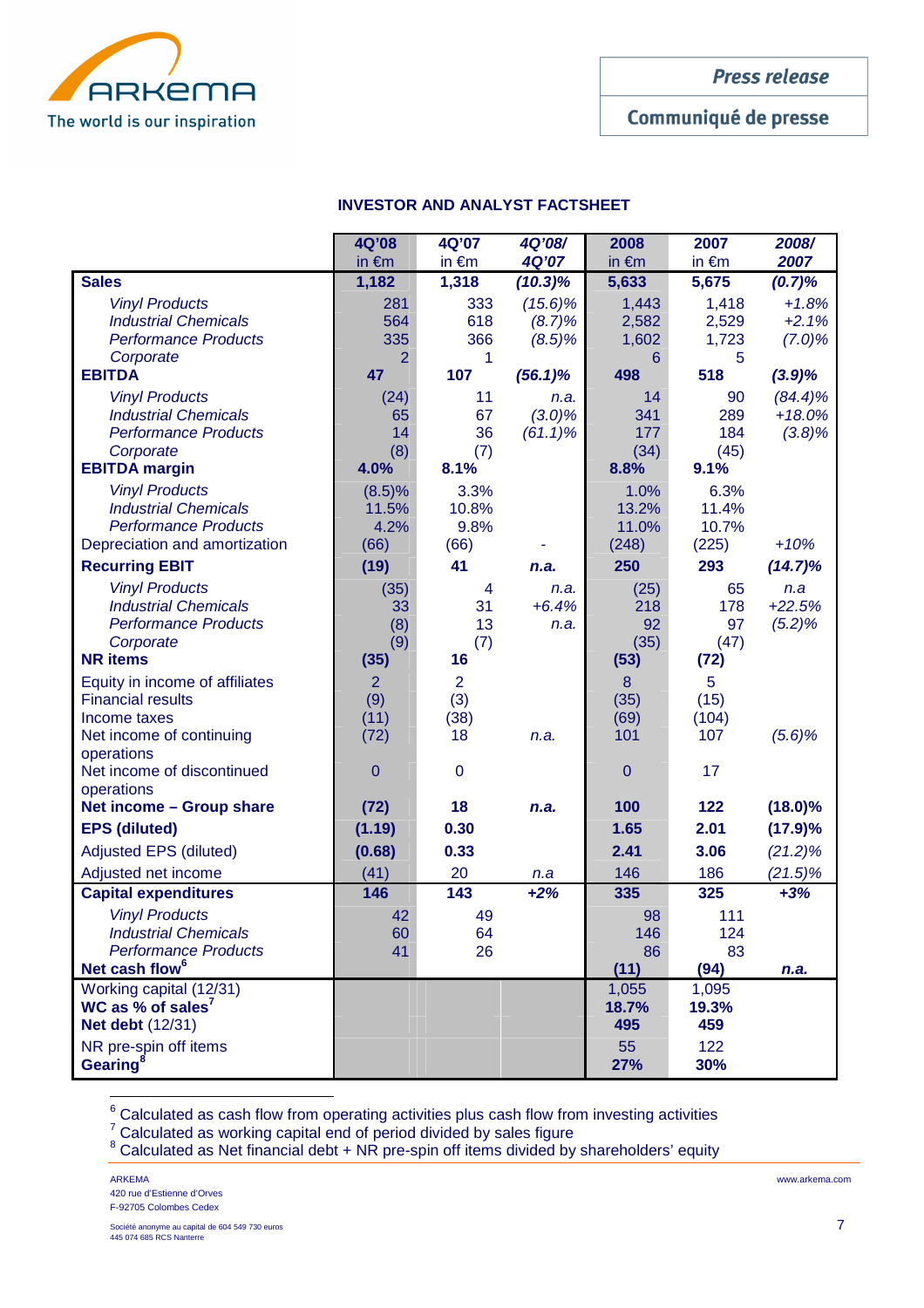

Communiqué de presse

(Fluorochemicals, Thiochemicals, Specialty Chemicals)

# **2008 FULL YEAR PERFORMANCE**

# **A CHALLENGING ECONOMIC ENVIRONMENT IN 2008**

# **In first 9 months 2008 In 4th quarter 2008**

- 
- o Solid demand<br>
o Historically high raw material and energy costs of Customer de-stocking across supply chains o Historically high raw material and energy costs o Customer de-stocking across supp<br>
o Unfavorable US dollar versus euro exchange rate o Resilience of several product lines
- o Unfavorable US dollar versus euro exchange rate

# **SALES AT €5,633 M VS. €5,675 M IN 2007**

- Significant price increases in each BU to compensate for high raw material and energy costs
- Volumes affected by collapse of demand in many end markets in 4Q'08 magnified by massive inventory de-stocking at customers.
	- Negative translation effect from FX-rate.
	- Impact of the change in the scope of business:
		- o acquisitions of Coatex, Repsol's PMMA and Odor-Tech
		- o divestments of Urea Formaldehyde Resins and water treatment business

|                             |                           | <b>Volume</b>                                          | <b>Price</b>                                       | <b>Scope</b> | <b>FX</b> rate                    |
|-----------------------------|---------------------------|--------------------------------------------------------|----------------------------------------------------|--------------|-----------------------------------|
| <b>Arkema</b>               |                           | (5.9)%                                                 | $+8.1%$                                            | (0.5)%       | (2.4)%                            |
| <b>Vinyl Products</b>       |                           | --                                                     | $++$                                               |              |                                   |
| <b>Industrial Chemicals</b> |                           | ---                                                    | $^{+++}$                                           |              | $\sim$                            |
| <b>Performance Products</b> |                           | ---                                                    | $^{+++}$                                           | ---          |                                   |
| Legend:                     | $\frac{42}{2}$ : +/- 0.5% | "+": $[+0.5\% - +2.5\%]$<br>"-": $[(0.5)\% - (2.5)\%]$ | "++" : [+2.5% - +5%]<br>"--" : $[(2.5)\% - (5)\%]$ |              | "+++" : >+5%<br>"---": $\lt(5)\%$ |

# **EBITDA AT €498 M VS. €518 M IN 2007 AND EBITDA MARGIN AT 8.8% CLOSE TO 2007 LEVEL**

| <b>EBITDA bridge</b>                                       | 2008   |
|------------------------------------------------------------|--------|
| <b>Structural projects</b>                                 | $+111$ |
| Productivity                                               | $+60$  |
| Fixed cost savings                                         | $+107$ |
| Volume loss (restructuring)                                |        |
| Inflation on fixed costs                                   | (40)   |
| New products & geographical expansion & M&A                | $+51$  |
| Other impacts: environment, FX rate, inventory write-downs | (131)  |

- Price increases to compensate for higher raw material and energy costs in Industrial Chemicals and Performance Products
- Significant margin squeeze in Vinyl Products
- Negative translation effect mainly from €/\$ exchange rate: €(17) million
- In 4Q'08, quick response to demand collapse:
	- o Adjusting production to demand level
	- o Reinforcing cost control of any expenses
	- o Announcing further productivity initiatives
- -€23 million inventory write-downs booked in 4Q'08 related to the sharp decrease of some raw material costs at the end of 2008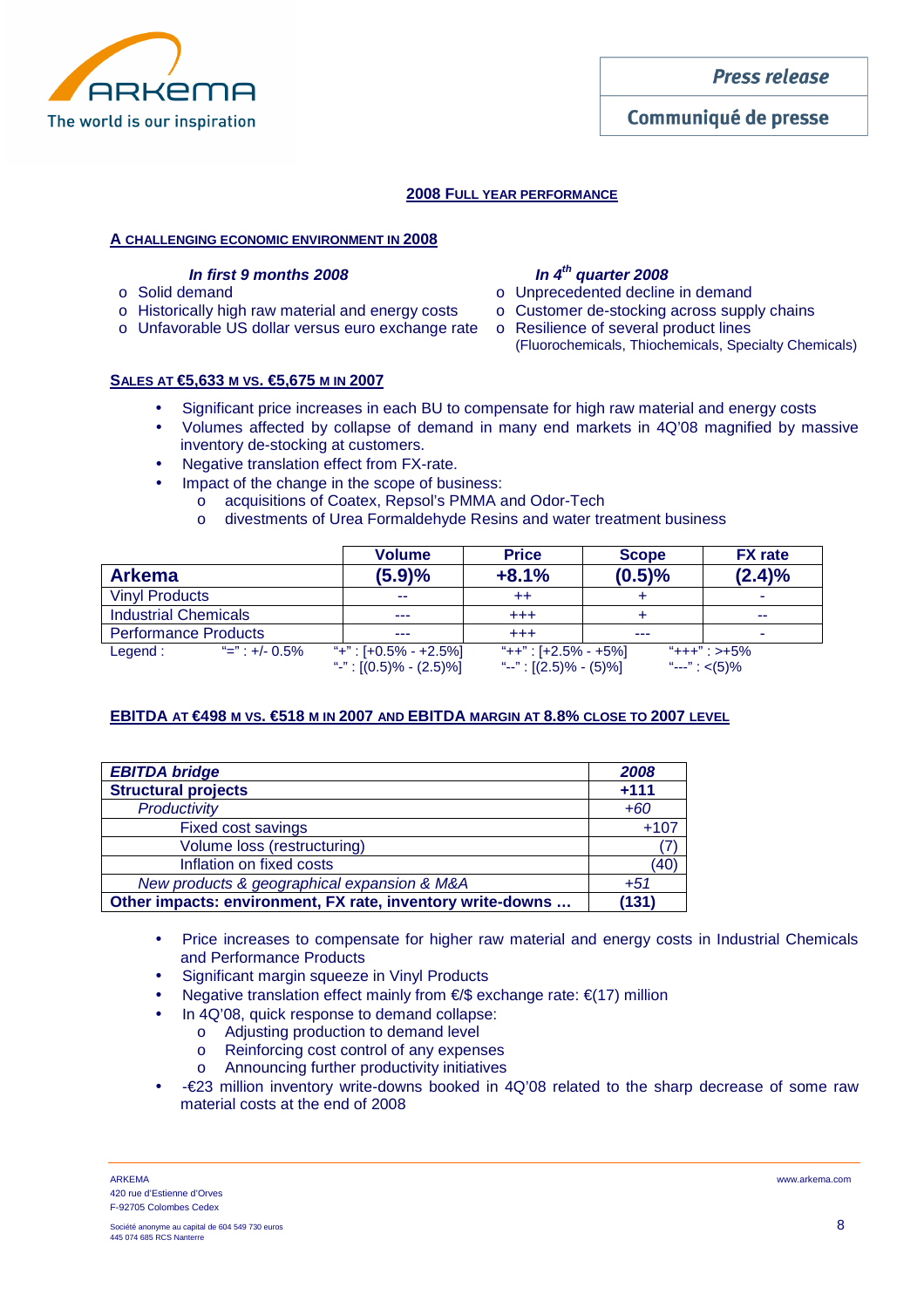

Communiqué de presse

# **VINYL PRODUCTS**

- Good demand and prices in caustic soda
- Benefits from restructuring initiatives
- Strong focus on manufacturing efficiency
- Significant margin squeeze resulting in PVC due to historically high increase of ethylene cost
- In 4Q'08, the sharp contraction of demand was combined with PVC price decline
- Launch of new restructuring initiatives resulting in the loss of over 350 positions.

# **INDUSTRIAL CHEMICALS**

- EBITDA up 18% and EBITDA margin at 13.2% vs. 11.4% in 2007
- Significant price increases in each business unit to compensate for higher raw material costs
- Sharp decline of volumes in 4Q'08 in several sectors
- Negative FX rate impact
- In Acrylics, good resistance despite low cycle conditions throughout 2008.
- In PMMA, volumes affected by sharp decline in automotive market but tight control of fixed costs
- In Fluorochemicals, benefits from restructuring plan at Pierre-Bénite (France) and from the new HFC-32 production unit in Calvert-City (US)
- In Thiochemicals, contribution of restructuring and growth projects at Lacq (France) and benefits from market developments
- In Hydrogen Peroxide, contribution from selective growth projects but contrasted year
- Successful integration of Coatex.

# **PERFORMANCE PRODUCTS**

- EBITDA margin at 11% compared to 10.7% in 2007
- Negative impact of the divestment of the urea formaldehyde resin business: EBITDA up 2.9% at the same scope of business.
- Significant price increases in each business unit to compensate for higher raw material costs
- Weak US construction all along the year
- Sharp decline of volumes in 4Q'08 in several sectors
- In Technical Polymers, benefits from new specialty applications in PVDF and polyamides and from restructurings in Polyamides.
- In Specialty Chemicals, contribution from new applications in molecular sieves and portfolio management
- In Functional Additives, results affected by weak demand in US construction and high tin prices but benefits from restructurings.
- Acquisition of Oxford Performance Materials to consolidate R&D portfolio of very high performance polymers

# **NON RECURRING ITEMS AT €(53) M VS. €(72) M IN 2007**

Include €(59)m restructuring charges mainly in Vinyl Products for €(42)m and Corporate for €(13)m

# **INCOME TAXES AND DEFERRED TAXES**

- Income taxes amounted to 27.6% of recurring operating income.
- End of 2007, non recognized deferred tax assets and tax losses amounted to  $\epsilon$ 367m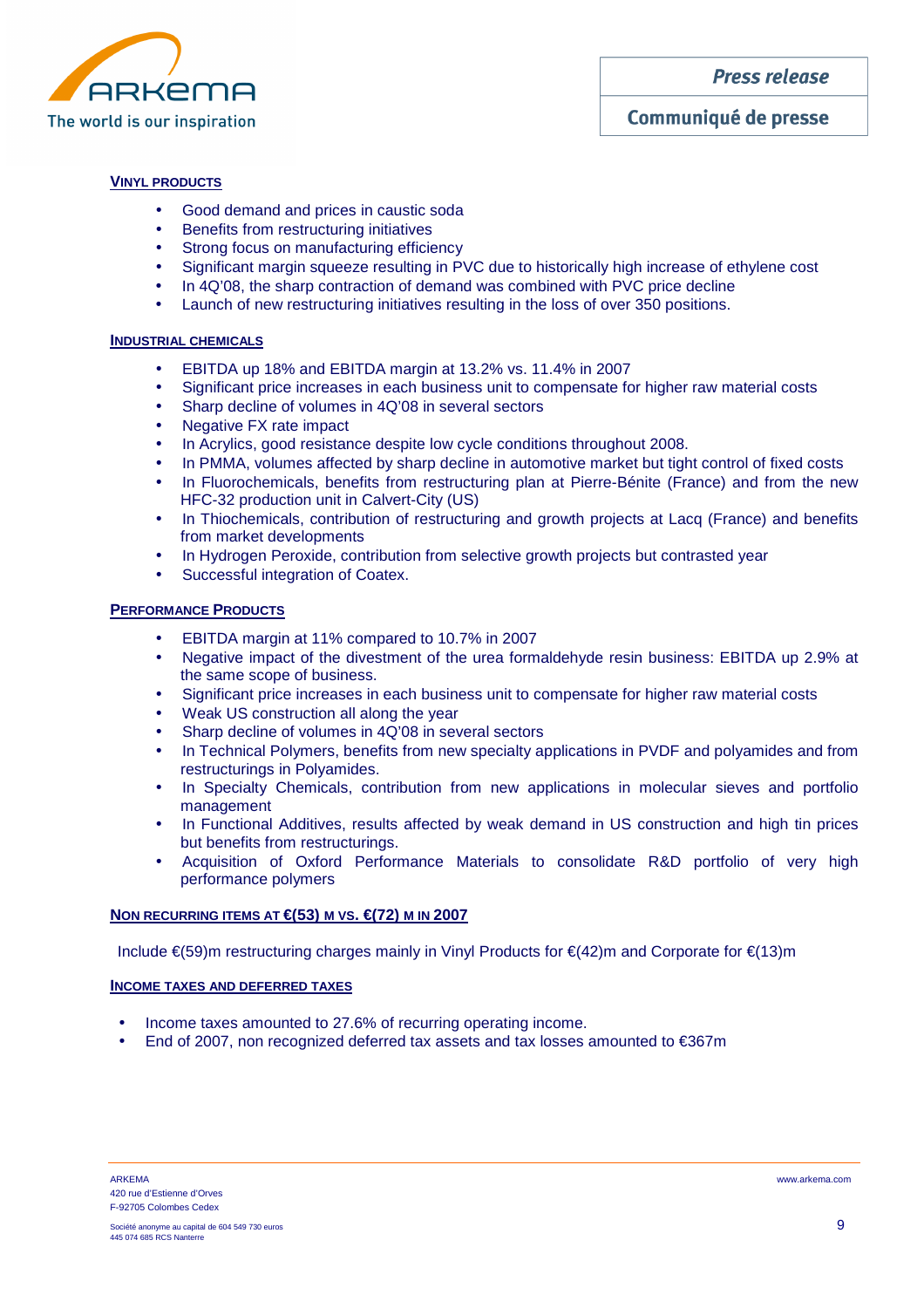

# **CASH FLOWS AND NET DEBT**

| <b>Items</b>         | 2008   | 2007   | <b>Comments on 2008</b>                                 |
|----------------------|--------|--------|---------------------------------------------------------|
| Operating cash flow  | 331    | 319    |                                                         |
| Investing cash flow  | (342)  | (413)  |                                                         |
| Net cash flow        | (11)   | (94)   | Cash flows from operating and investing activities      |
| NR pre spin off      | (54)   | (87)   | Including €19m for chlorochemicals capex                |
| Impact from M&A      | (25)   | (135)  | Mainly acquisition of Repsol's PMMA and OdorTech        |
| Free cash flow       | 68     | 128    | Excluding M&A and NR pre-spin off items                 |
| NR items             | (56)   | (73)   | Mainly restructuring charges                            |
| <b>Recurring FCF</b> | $+124$ | $+201$ | Recurring FCF excludes NR items, M&A                    |
| Recurring capex      | (301)  | (281)  | Lower than the €315m recurring capex initially targeted |
| Variation in WC      | $+56$  | $+47$  | 18.7% of sales in 2008 compared to 19.3% in 2007        |

- Low level of net debt at 1x EBITDA and 25% of shareholders' equity
- Include:
	- o Payment of Arkema's first dividend of €46 million
	- o Impact of the share capital increase reserved for employees subscribed for a total amount of €19 million
	- o Buyback of 799,274 shares for €25 million

| Net debt (in $\epsilon$ m)          | 12/31/08 | 12/31/07 |
|-------------------------------------|----------|----------|
| Net debt                            | 495      | 459      |
| Remaining pre-spin off NR items     | 55       | 122      |
| Of which provisions booked end 2005 | 79       | 115      |
| Of which cash deposit (European     | (24)     | 18.      |
| Of which Vinyl restructuring plan   |          | 25       |
| Equivalent net debt (12/31/07)      | 550      | 581      |
| <b>Gearing</b>                      | 27%      | 30%      |

# **PROVISIONS**

• Net provisions excluding provisions covered by LT assets amounted to €701m end 2008.

| <b>Provision analysis</b> (in $\notin$ m) at 12/31/2008 | <b>Provision</b> | <b>LT</b> asset<br>covering<br>provision | <b>Net</b><br><b>Provision</b> |
|---------------------------------------------------------|------------------|------------------------------------------|--------------------------------|
| <b>Provisions covered by warranties</b>                 | 97               | 97                                       |                                |
| Environment                                             | 63               | 63                                       |                                |
| Litigations covered by warranties or cash deposit       | 34               | 34                                       |                                |
| <b>Debt-like provisions</b>                             | 345              | 3                                        | 342                            |
| Pensions*                                               | 236              | $3^*$                                    | 233                            |
| Restructuring                                           | 109              |                                          | 109                            |
| <b>Provisions booked through EBITDA</b>                 | 359              |                                          | 359                            |
| Provisions for liabilities towards employees            | 105              |                                          | 105                            |
| Environment                                             | 143              |                                          | 143                            |
| <b>Others</b>                                           | 111              |                                          | 111                            |
| <b>Total provisions</b>                                 | 801              | 100                                      | 701                            |

\* Pension assets (€3 million at 12/31/08 and €15 milion at 12/31/2007)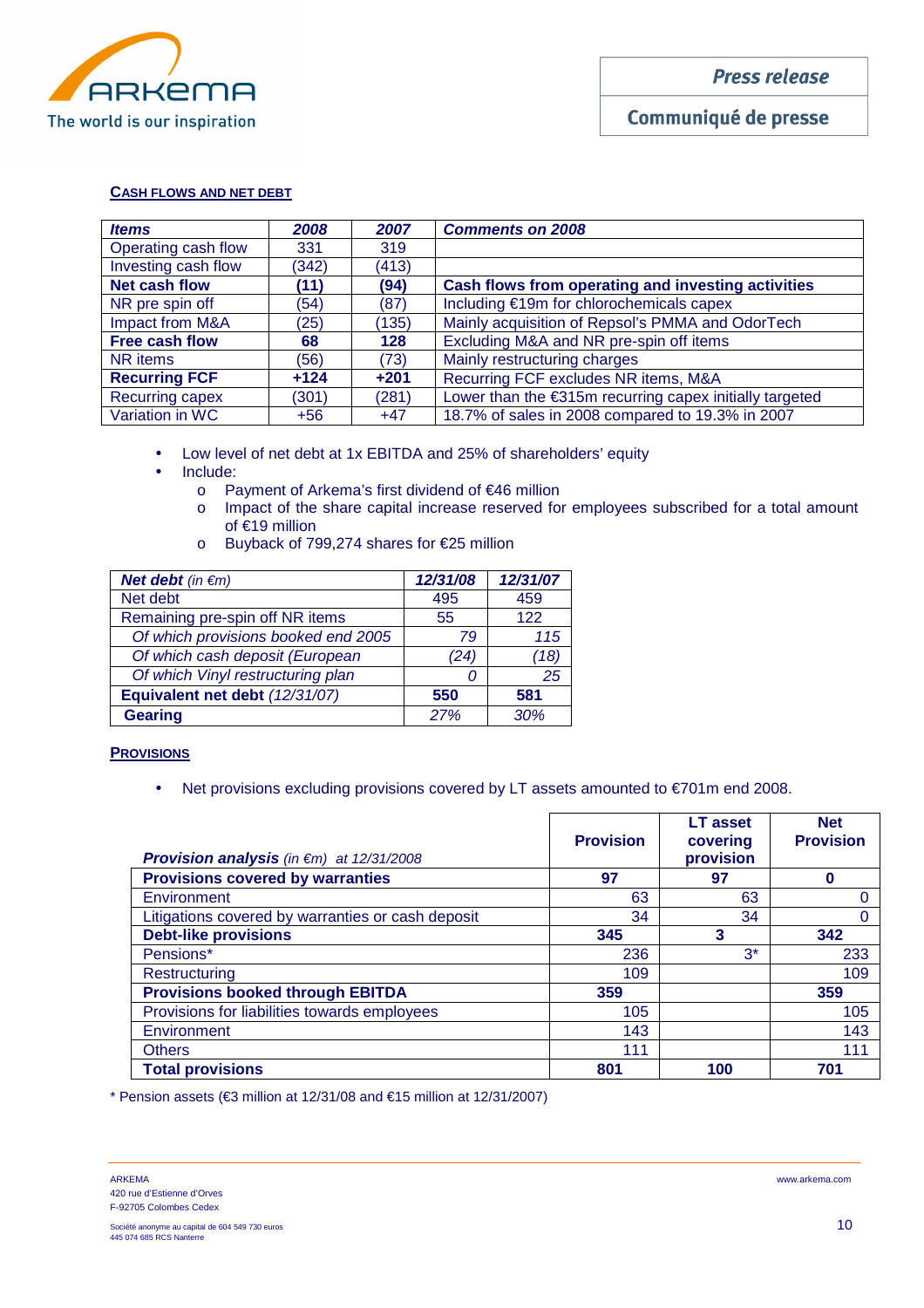

# **4 TH QUARTER 2008 PERFORMANCE**

# **SALES AT €1,182 M VS. €1,318 M IN 4Q'07**

- Sharp decrease in demand in several sectors and unprecedented inventory de-stocking across supply chains
- Impact of the change in the scope of business:
	- o acquisitions of Repsol's PMMA and Odor-Tech
		- o divestments of Urea Formaldehyde Resins and water treatment business

|                             |                       | <b>Volume</b>              | <b>Price</b>              | <b>Scope</b> | <b>FX</b> rate    |
|-----------------------------|-----------------------|----------------------------|---------------------------|--------------|-------------------|
| <b>Arkema</b>               |                       | $(23.0)\%$                 | $+8.8%$                   | $+1.3%$      | $+2.7%$           |
| <b>Vinyl Products</b>       |                       | ---                        | $^{+++}$                  |              |                   |
| <b>Industrial Chemicals</b> |                       | ---                        | $^{+++}$                  |              | $^{++}$           |
| <b>Performance Products</b> |                       | ---                        | $^{+++}$                  | $++$         | $^{\mathrm{+}}$   |
| Legend:                     | $\equiv$ " : +/- 0.5% | "+" : [+0.5% - +2.5%]      | "++" : [+2.5% - +5%]      |              | $"+++"$ : >+5%    |
|                             |                       | "-": $[(0.5)\% - (2.5)\%]$ | "--": $[(2.5)\% - (5)\%]$ |              | "---": $\lt(5)\%$ |

# **EBITDA AT €47M VS. €107M IN 2007**

- Unprecedented demand decrease magnified by customer de-stocking since end of November
- Quick response to demand collapse
	- o Adaptation of production to demand level
	- o Reduction of inventory
	- o Reinforce cost control of any expenses
	- o Further productivity initiatives announced
- Resilience of several product lines: Fluorochemicals, Thiochemicals, Specialty Chemicals
- Positive impact from conversion effect mainly related to a more favourable US\$/€ exchange rate
- -€23 million inventory write-downs related to the sharp decrease of some raw material costs at the end of 2008

# **VINYL PRODUCTS**

- Sharp contraction of demand combined with PVC price decline despite still very high ethylene prices
- Good demand in caustic soda
- Benefits from restructuring initiatives in particular in PVC downstream

# **INDUSTRIAL CHEMICALS**

- EBITDA margin at 11.5% vs. 10.8% in 4Q'07 demonstrating quality of portfolio
- Good resistance of results especially in Fluorochemicals and Thiochemicals
- Price increases in each business unit
- Volumes affected by strong deterioration of demand in several end markets especially automotive
	- Benefits from restructuring plans in Fluorochemicals, Thiochemicals and Acrylics
- Positive translation effect mainly due to US dollar vs. euro exchange rate

<sup>&</sup>lt;sup>9</sup> In 4Q'07, Performance Products sales impacted by €29million sales decrease coming from changes to consolidation method of certain subsidiaries.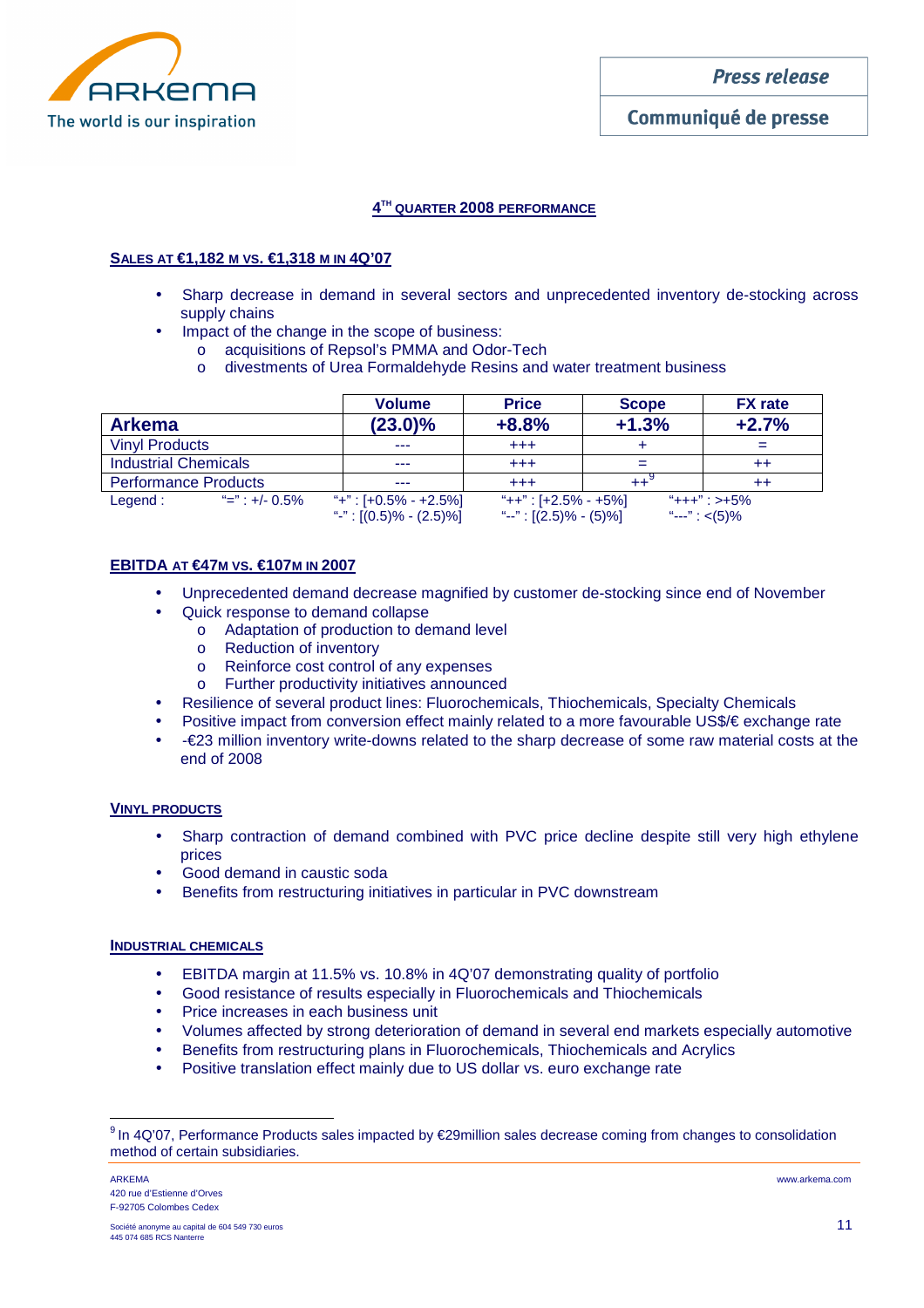

# **PERFORMANCE PRODUCTS**

- Price increases in each business unit
- Collapse of demand in several sectors impacted mainly Functional Additives and Technical **Polymers**
- Good resistance of Specialty Chemicals
- Benefits from restructuring initiatives in Functional Additives
- Positive translation effect mainly due to US dollar vs. euro exchange rate

# **HIGHLIGHTS IN 4Q'08:**

- Shutdowns<sup>10</sup> announced of two structurally loss-making businesses: aluminium chloride at Jarrie (France) and copolymers at Saint-Auban (France), resulting in the loss of 169 positions.
- Reorganization in Pipes & Profiles
	- o Divestment of the Sanitary and Heating Pipes business with sales of around €25 million of Closure<sup>10</sup> announced of Hasparren site (France) manufacturing profiles resulting in the i
	- Closure<sup>10</sup> announced of Hasparren site (France) manufacturing profiles resulting in the net loss of 25 positions
- Start-up of the doubling of the hydrogen peroxide production capacity to 80,000 tonnes/year in Shanghai (China) increasing Arkema's global hydrogen peroxide production capacity to approximately 400,000 tonnes/year.
- Acquisition of the organic peroxides business of Geo Specialty Chemicals with annual sales of approximately \$30 million.
- Centralization of all purchasing functions for the various industrial sites in France resulting in the net loss of 17 positions and in annual savings of € 35 million, which will be gradually achieved over the next three years.
- Divestment by CECA (Specialty Chemicals) of its quaternary esters and phosphoric esters with annual sales of approximately €8million, as part of the refocus of its surfactant business.
- Acquisition of Oxford Performance Materials, which reinforces Arkema's portfolio of very high performance materials.

# **HIGHLIGHTS SINCE JANUARY 1 ST:**

- Acquisition by CECA (Speciatly Chemicals BU) of the Italian company Winkelmann Mineraria, with annual sales of around €6 million, to further expand in filtration business for the agro-food markets.
- Announced divestment of the vinyl compounds production activities based in Vanzaghello (Italy) generating annual sales of around €22 million.
- Signature of a long-term agreement with Dyneon, a world leader in fluoropolymers, to supply HCFC-22 in Europe.

 $10$  These projects are subject to the information/consultation of the work council.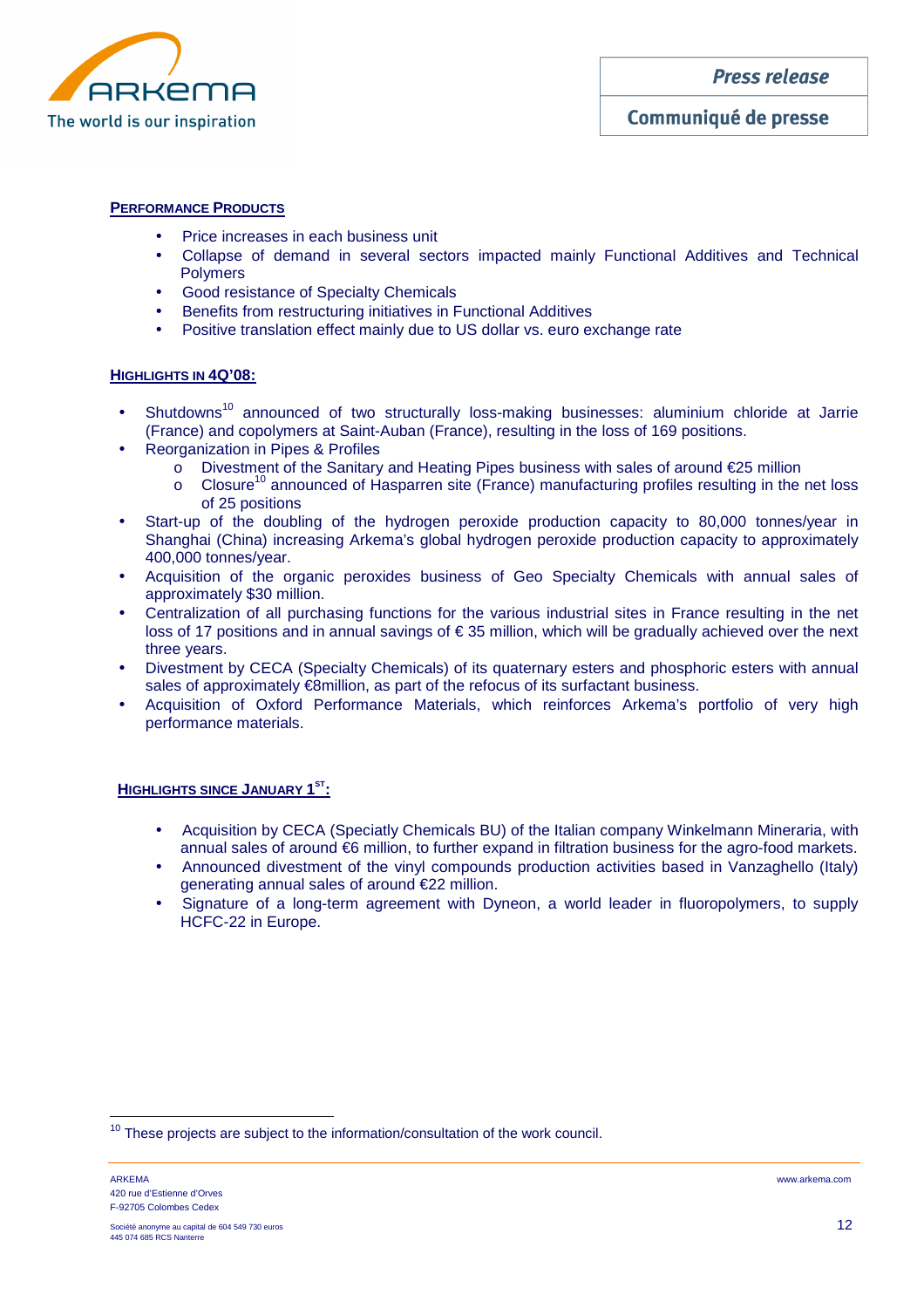

# **ARKEMA Financial Statements**

**Consolidated financial statements - At the end of December 2008**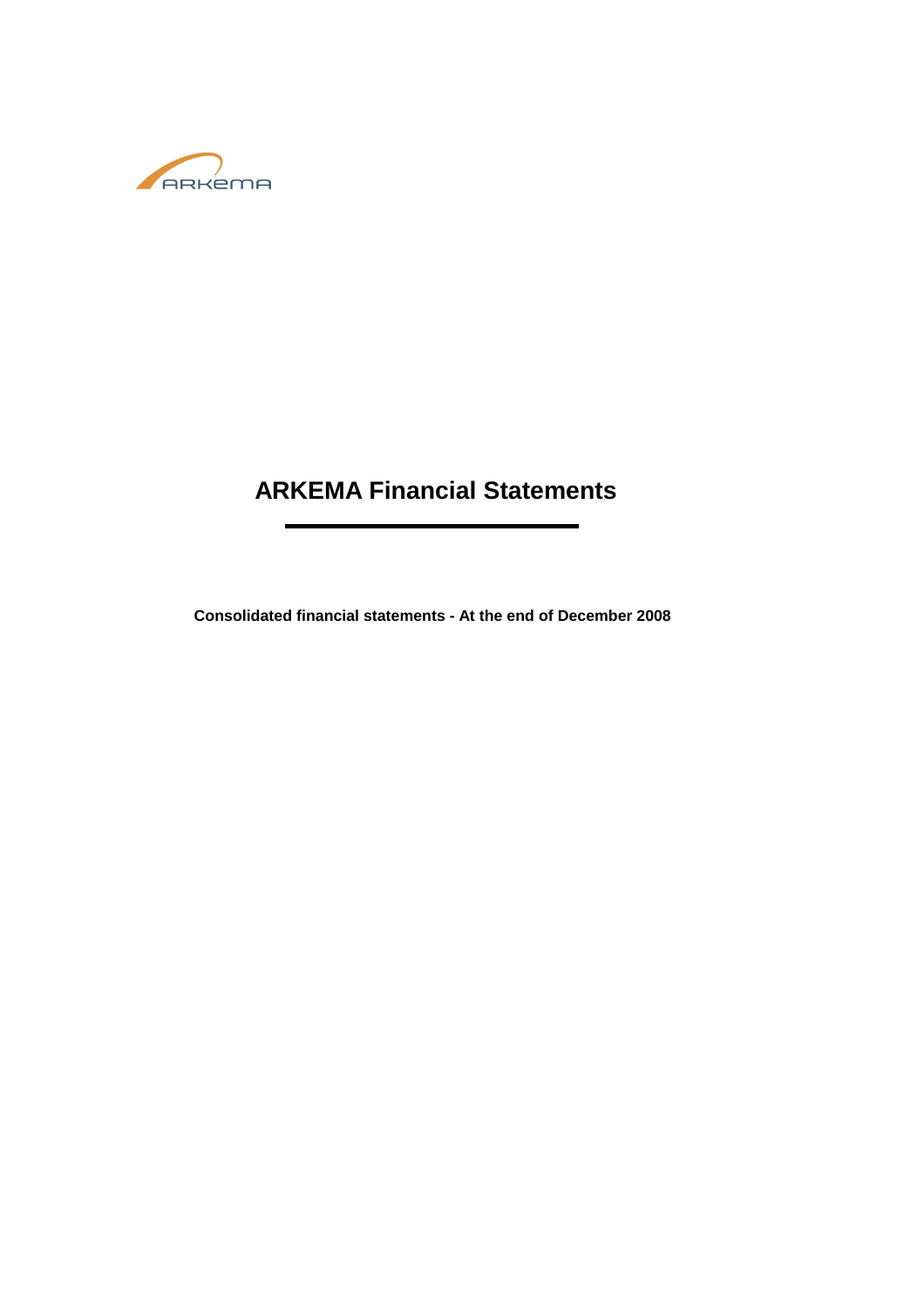# **INCOME STATEMENT**

|                                                                                                            | 4th Quarter 2008        | End of December 2008      | 4th Quarter 2007              | End of December 2007      |
|------------------------------------------------------------------------------------------------------------|-------------------------|---------------------------|-------------------------------|---------------------------|
| (In millions of euros)                                                                                     | Consolidated            | Consolidated<br>(audited) | Consolidated                  | Consolidated<br>(audited) |
| <b>Sales</b>                                                                                               | 1 1 8 2                 | 5 633                     | 1 3 1 8                       | 5675                      |
| Operating expenses<br>Research and development expenses<br>Selling and administrative expenses             | (1068)<br>(32)<br>(101) | (4840)<br>(150)<br>(393)  | (1139)<br>(44)<br>(94)        | (4827)<br>(158)<br>(397)  |
| Recurring operating income                                                                                 | (19)                    | 250                       | 41                            | 293                       |
| Other income and expenses                                                                                  | (35)                    | (53)                      | 16                            | (72)                      |
| <b>Operating income</b>                                                                                    | (54)                    | 197                       | 57                            | 221                       |
| Equity in income of affiliates<br><b>Financial result</b><br>Income taxes                                  | 2<br>(9)<br>(11)        | 8<br>(35)<br>(69)         | $\overline{2}$<br>(3)<br>(38) | 5<br>(15)<br>(104)        |
| Net income of continuing operations                                                                        | (72)                    | 101                       | 18                            | 107                       |
| Net income of discontinued operations                                                                      | ٠                       |                           | ٠                             | 17                        |
| Net income                                                                                                 | (72)                    | 101                       | 18                            | 124                       |
| Of which minority interests                                                                                | ٠                       | 1                         |                               | $\overline{2}$            |
| Net income - Group share                                                                                   | (72)                    | 100                       | 18                            | 122                       |
| Earnings per share (amount in euros)<br>Diluted earnings per share (amount in euros)                       | (1, 19)<br>(1, 19)      | 1.65<br>1,65              | 0,30<br>0,30                  | 2,02<br>2,01              |
| Depreciation and amortization                                                                              | (66)                    | (248)                     | (66)                          | (225)                     |
| <b>Recurring EBITDA</b><br>Adjusted net income                                                             | 47<br>(41)              | 498<br>146                | 107<br>20                     | 518<br>186                |
| Adjusted net income per share (amount in euros)<br>Diluted adjusted net income per share (amount in euros) | (0.68)<br>(0,68)        | 2,41<br>2,41              | 0,33<br>0,33                  | 3,08<br>3,06              |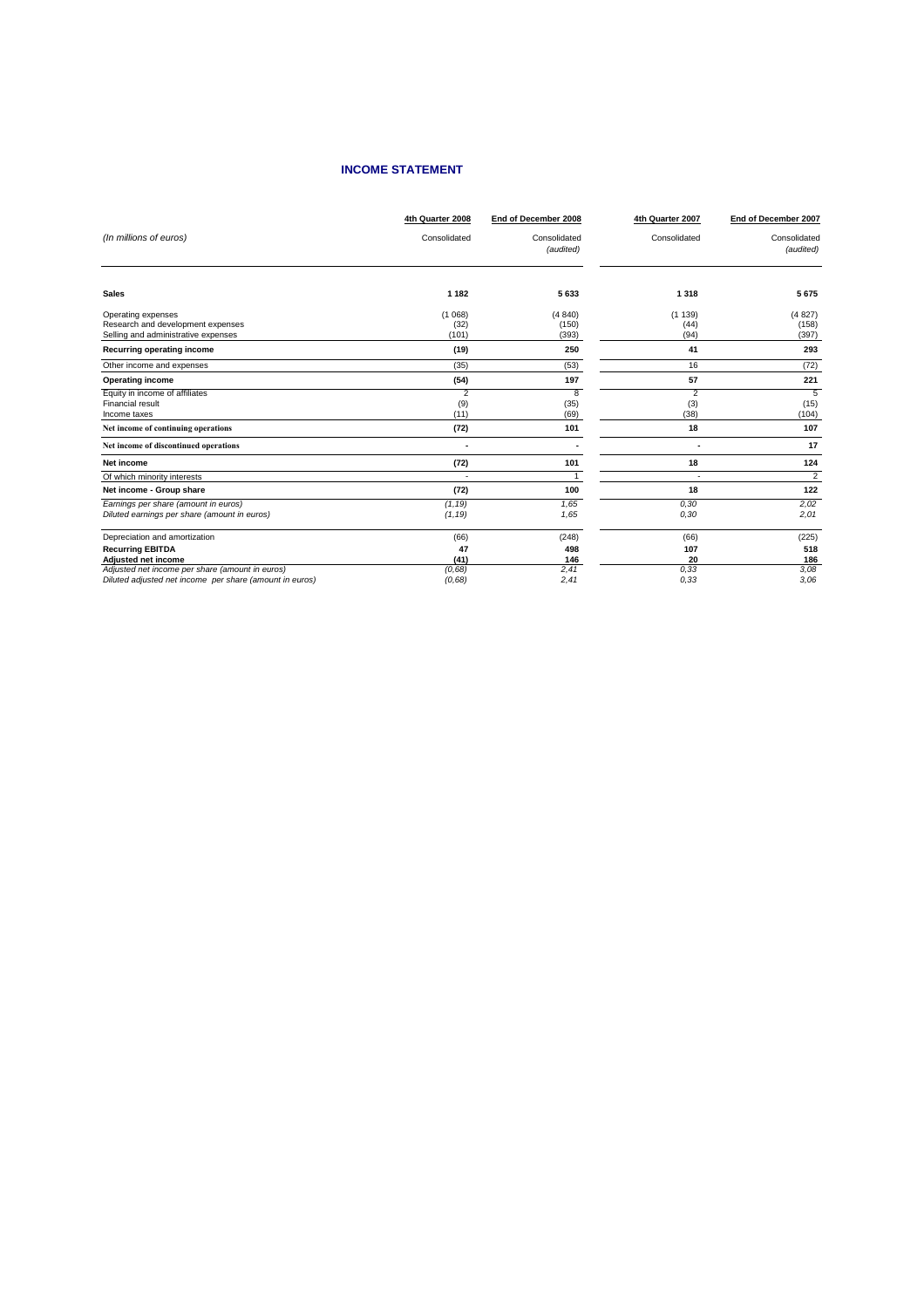# **BALANCE SHEET**

|                                                                      | 31.12.2008  | 31.12.2007  |
|----------------------------------------------------------------------|-------------|-------------|
|                                                                      | (audited)   | (audited)   |
| (In millions of euros)                                               |             |             |
| <b>ASSETS</b>                                                        |             |             |
| Intangible assets, net                                               | 466         | 460         |
| Property, plant and equipment, net                                   | 1638        | 1 5 2 5     |
| Equity affiliates: investments and loans                             | 53          | 42          |
| Other investments<br>Deferred income tax assets                      | 22<br>25    | 24<br>18    |
| Other non-current assets                                             | 137         | 127         |
| <b>TOTAL NON-CURRENT ASSETS</b>                                      | 2 3 4 1     | 2 1 9 6     |
|                                                                      |             |             |
| Inventories                                                          | 1 0 2 6     | 1 0 1 7     |
| Accounts receivable                                                  | 838         | 1 0 0 0     |
| Other receivables and prepaid expenses                               | 149         | 160         |
| Income taxes recoverable                                             | 22          | 14          |
| Other current assets                                                 | 30          | 1           |
| Cash and cash equivalents                                            | 67          | 58          |
| Total assets of discontinued operations                              |             |             |
| <b>TOTAL CURRENT ASSETS</b>                                          | 2 1 3 2     | 2 2 5 0     |
| <b>TOTAL ASSETS</b>                                                  | 4 4 7 3     | 4 4 4 6     |
| <b>LIABILITIES AND SHAREHOLDERS' EQUITY</b>                          |             |             |
| Share capital<br>Paid-in surplus and retained earnings               | 605<br>1476 | 605<br>1446 |
| Treasury shares                                                      | (1)         |             |
| Cumulative translation adjustment                                    | (84)        | (140)       |
| <b>SHAREHOLDERS' EQUITY - GROUP SHARE</b>                            | 1996        | 1911        |
| <b>Minority interests</b>                                            | 22          | 21          |
| <b>TOTAL SHAREHOLDERS' EQUITY</b>                                    | 2018        | 1932        |
| Deferred income tax liabilities                                      | 47          | 54          |
| Provisions and other non current liabilities                         | 835         | 846         |
| Non-current debt                                                     | 69          | 61          |
| <b>TOTAL NON-CURRENT LIABILITIES</b>                                 | 951         | 961         |
|                                                                      |             |             |
| Accounts payable                                                     | 690         | 786         |
| Other creditors and accrued liabilities                              | 259         | 290         |
| Income taxes payable                                                 | 17          | 15          |
| Other current liabilities                                            | 45          | 6           |
| Current debt<br><b>Total liabilities of discountinued operations</b> | 493         | 456         |
| <b>TOTAL CURRENT LIABILITIES</b>                                     | 1 504       | 1 5 5 3     |
|                                                                      |             |             |
| TOTAL LIABILITIES AND SHAREHOLDERS' EQUITY                           | 4 4 7 3     | 4 4 4 6     |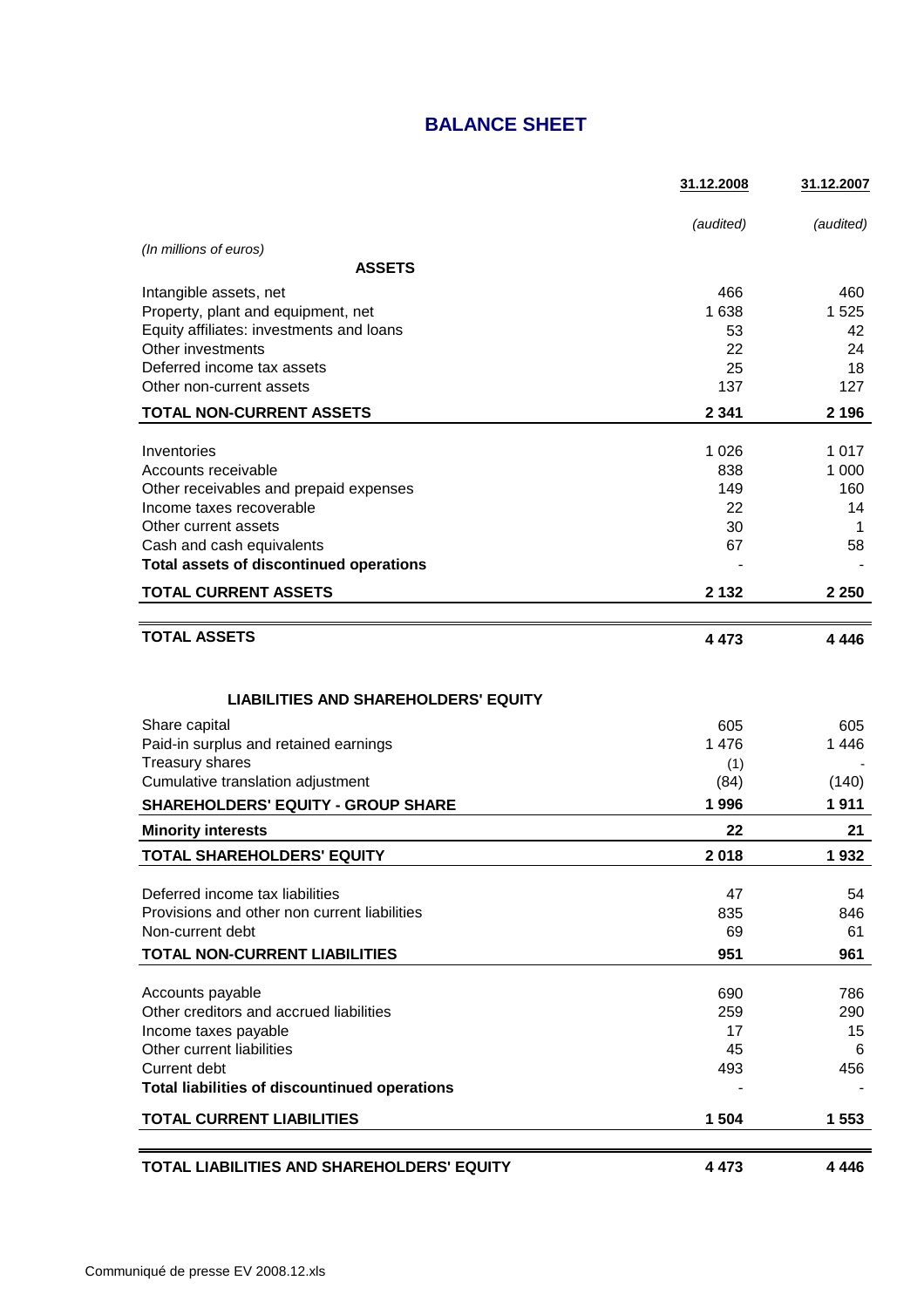# **CASH FLOW STATEMENT**

| (audited)<br>(audited)<br><b>Cash flow - operating activities</b><br>Net income<br>101<br>124<br>268<br>Depreciation, amortization and impairment of assets<br>246<br>Provisions, valuation allowances and deferred taxes<br>(56)<br>(2)<br>(Gains)/losses on sales of assets<br>(38)<br>(96)<br>Undistributed affiliate equity earnings<br>(8)<br>(5)<br>Change in working capital<br>56<br>47<br>Other changes<br>8<br>5<br>Cash flow from operating activities<br>331<br>319<br><b>Cash flow - investing activities</b><br>Intangible assets and property, plant, and equipment additions<br>(335)<br>(325)<br>Change in fixed asset payables<br>5<br>9<br>Acquisitions of subsidiaries, net of cash acquired<br>(294)<br>(18)<br>Increase in long-term loans<br>(49)<br>(24) |                        | End of Dec 2008 | End of Dec 2007 |
|----------------------------------------------------------------------------------------------------------------------------------------------------------------------------------------------------------------------------------------------------------------------------------------------------------------------------------------------------------------------------------------------------------------------------------------------------------------------------------------------------------------------------------------------------------------------------------------------------------------------------------------------------------------------------------------------------------------------------------------------------------------------------------|------------------------|-----------------|-----------------|
|                                                                                                                                                                                                                                                                                                                                                                                                                                                                                                                                                                                                                                                                                                                                                                                  | (In millions of euros) |                 |                 |
|                                                                                                                                                                                                                                                                                                                                                                                                                                                                                                                                                                                                                                                                                                                                                                                  |                        |                 |                 |
|                                                                                                                                                                                                                                                                                                                                                                                                                                                                                                                                                                                                                                                                                                                                                                                  |                        |                 |                 |
|                                                                                                                                                                                                                                                                                                                                                                                                                                                                                                                                                                                                                                                                                                                                                                                  |                        |                 |                 |
|                                                                                                                                                                                                                                                                                                                                                                                                                                                                                                                                                                                                                                                                                                                                                                                  |                        |                 |                 |
|                                                                                                                                                                                                                                                                                                                                                                                                                                                                                                                                                                                                                                                                                                                                                                                  |                        |                 |                 |
|                                                                                                                                                                                                                                                                                                                                                                                                                                                                                                                                                                                                                                                                                                                                                                                  |                        |                 |                 |
|                                                                                                                                                                                                                                                                                                                                                                                                                                                                                                                                                                                                                                                                                                                                                                                  |                        |                 |                 |
|                                                                                                                                                                                                                                                                                                                                                                                                                                                                                                                                                                                                                                                                                                                                                                                  |                        |                 |                 |
|                                                                                                                                                                                                                                                                                                                                                                                                                                                                                                                                                                                                                                                                                                                                                                                  |                        |                 |                 |
|                                                                                                                                                                                                                                                                                                                                                                                                                                                                                                                                                                                                                                                                                                                                                                                  |                        |                 |                 |
|                                                                                                                                                                                                                                                                                                                                                                                                                                                                                                                                                                                                                                                                                                                                                                                  |                        |                 |                 |
|                                                                                                                                                                                                                                                                                                                                                                                                                                                                                                                                                                                                                                                                                                                                                                                  |                        |                 |                 |
|                                                                                                                                                                                                                                                                                                                                                                                                                                                                                                                                                                                                                                                                                                                                                                                  |                        |                 |                 |
|                                                                                                                                                                                                                                                                                                                                                                                                                                                                                                                                                                                                                                                                                                                                                                                  |                        |                 |                 |
| <b>Total expenditures</b><br>(397)<br>(634)                                                                                                                                                                                                                                                                                                                                                                                                                                                                                                                                                                                                                                                                                                                                      |                        |                 |                 |
| Proceeds from sale of intangible assets and property, plant and                                                                                                                                                                                                                                                                                                                                                                                                                                                                                                                                                                                                                                                                                                                  |                        |                 |                 |
| equipment<br>40<br>88                                                                                                                                                                                                                                                                                                                                                                                                                                                                                                                                                                                                                                                                                                                                                            |                        |                 |                 |
| Change in fixed asset receivables<br>(14)                                                                                                                                                                                                                                                                                                                                                                                                                                                                                                                                                                                                                                                                                                                                        |                        |                 |                 |
| Proceeds from sale of subsidiaries, net of cash sold<br>105                                                                                                                                                                                                                                                                                                                                                                                                                                                                                                                                                                                                                                                                                                                      |                        |                 |                 |
| Proceeds from sale of other investments<br>2<br>1                                                                                                                                                                                                                                                                                                                                                                                                                                                                                                                                                                                                                                                                                                                                |                        |                 |                 |
| 27<br>27<br>Repayment of long-term loans                                                                                                                                                                                                                                                                                                                                                                                                                                                                                                                                                                                                                                                                                                                                         |                        |                 |                 |
| <b>Total divestitures</b><br>55<br>221                                                                                                                                                                                                                                                                                                                                                                                                                                                                                                                                                                                                                                                                                                                                           |                        |                 |                 |
| Cash flow from investing activities<br>(342)<br>(413)                                                                                                                                                                                                                                                                                                                                                                                                                                                                                                                                                                                                                                                                                                                            |                        |                 |                 |
| <b>Cash flow - financing activities</b>                                                                                                                                                                                                                                                                                                                                                                                                                                                                                                                                                                                                                                                                                                                                          |                        |                 |                 |
| Issuance (repayment) of shares<br>17<br>5                                                                                                                                                                                                                                                                                                                                                                                                                                                                                                                                                                                                                                                                                                                                        |                        |                 |                 |
| Purchase of treasury shares<br>(25)                                                                                                                                                                                                                                                                                                                                                                                                                                                                                                                                                                                                                                                                                                                                              |                        |                 |                 |
| Dividends paid to parent company shareholders<br>(46)                                                                                                                                                                                                                                                                                                                                                                                                                                                                                                                                                                                                                                                                                                                            |                        |                 |                 |
| Dividends paid to minority shareholders                                                                                                                                                                                                                                                                                                                                                                                                                                                                                                                                                                                                                                                                                                                                          |                        |                 |                 |
| Increase/ Decrease in long-term debt<br>20<br>9                                                                                                                                                                                                                                                                                                                                                                                                                                                                                                                                                                                                                                                                                                                                  |                        |                 |                 |
| 22<br>Increase/ Decrease in short-term borrowings and bank overdrafts<br>(4)                                                                                                                                                                                                                                                                                                                                                                                                                                                                                                                                                                                                                                                                                                     |                        |                 |                 |
| Cash flow from financing activities<br>(12)<br>10                                                                                                                                                                                                                                                                                                                                                                                                                                                                                                                                                                                                                                                                                                                                |                        |                 |                 |
| Net increase/(decrease) in cash and cash equivalents<br>(23)<br>(84)                                                                                                                                                                                                                                                                                                                                                                                                                                                                                                                                                                                                                                                                                                             |                        |                 |                 |
| Effect of exchange rates and changes in scope<br>32<br>(29)                                                                                                                                                                                                                                                                                                                                                                                                                                                                                                                                                                                                                                                                                                                      |                        |                 |                 |
| Cash and cash equivalents at beginning of period<br>58<br>171                                                                                                                                                                                                                                                                                                                                                                                                                                                                                                                                                                                                                                                                                                                    |                        |                 |                 |
| Cash and cash equivalents of discontinued operations at end of period                                                                                                                                                                                                                                                                                                                                                                                                                                                                                                                                                                                                                                                                                                            |                        |                 |                 |
| Cash advance granted to discontinued operations                                                                                                                                                                                                                                                                                                                                                                                                                                                                                                                                                                                                                                                                                                                                  |                        |                 |                 |
| Cash and cash equivalents at end of period<br>58<br>67                                                                                                                                                                                                                                                                                                                                                                                                                                                                                                                                                                                                                                                                                                                           |                        |                 |                 |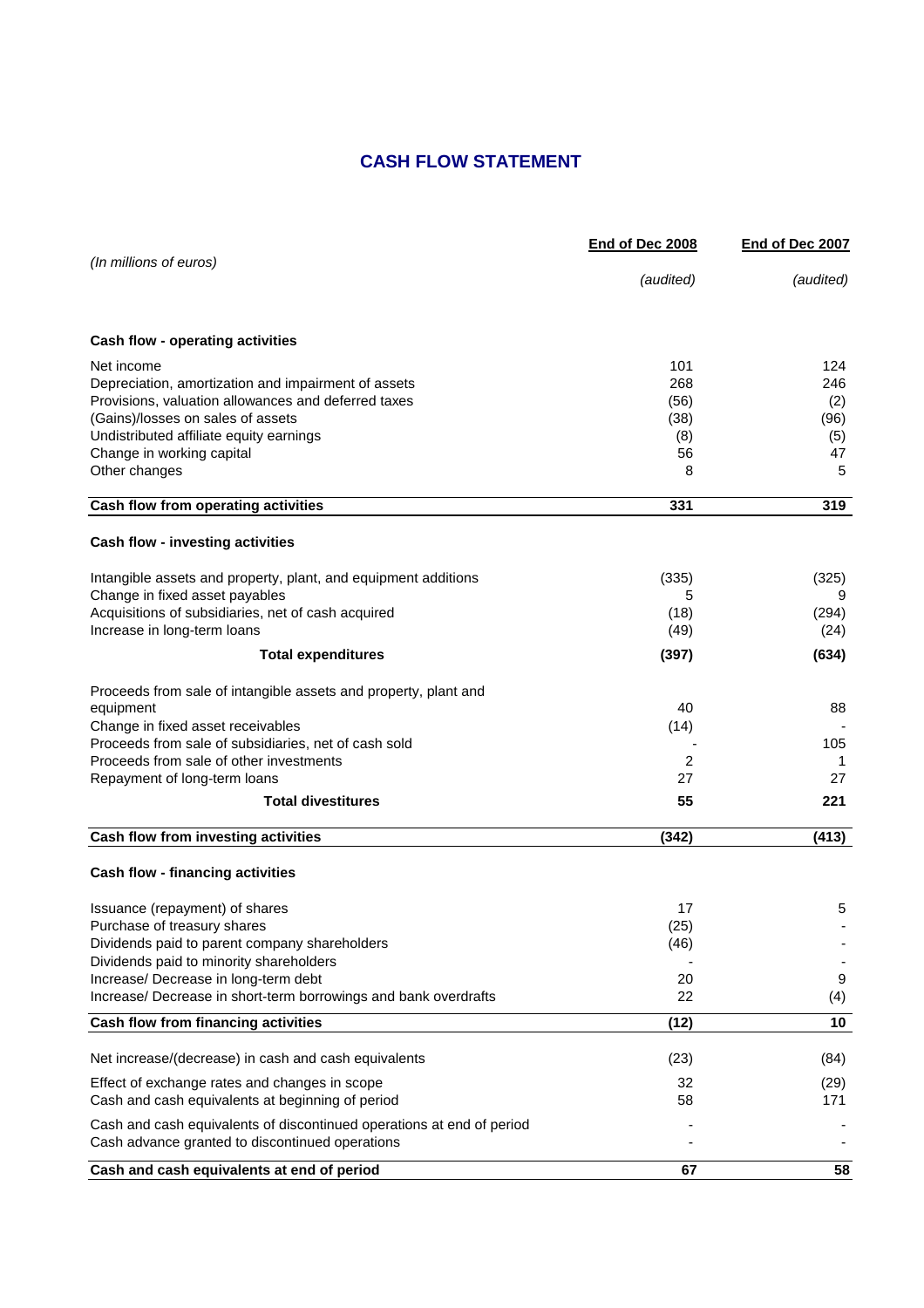#### **STATEMENT OF CHANGES IN SHAREHOLDERS' EQUITY** (audited)

|                                                                                                                                                                                    | <b>Shares issued</b> |                       | <b>Treasury shares</b> |                      |                                                |                     |            |                                          |                       |                                  |
|------------------------------------------------------------------------------------------------------------------------------------------------------------------------------------|----------------------|-----------------------|------------------------|----------------------|------------------------------------------------|---------------------|------------|------------------------------------------|-----------------------|----------------------------------|
| (In millions of euros)                                                                                                                                                             | <b>Number</b>        | Amount                | Paid-in<br>surplus     | Retained<br>earnings | <b>Cumulative</b><br>translation<br>adjustment | <b>Number</b>       | Amount     | Shareholders'<br>equity - Group<br>share | Minority<br>interests | Total<br>shareholders'<br>equity |
| As of January 1, 2008                                                                                                                                                              | 60 453 823           | 605                   | 1 0 0 6                | 440                  | (140)                                          |                     |            | 1911                                     | 21                    | 1932                             |
| Cash dividend<br>Issuance of share capital<br>Purchase of treasury shares<br>Cancellation of purchased treasury shares<br>Sale of treasury shares<br>Share-based payments<br>Other | 760 717<br>(759 567) | $\overline{7}$<br>(7) | 10<br>(17)             | (46)<br>8            |                                                | (799 274)<br>759567 | (25)<br>24 | (46)<br>18<br>(25)<br>8                  |                       | (46)<br>18<br>(25)               |
| <b>Transactions with shareholders</b>                                                                                                                                              | 1 1 5 0              |                       | (7)                    | (37)                 |                                                | (39707)             | (1)        | (45)                                     |                       | (45)                             |
| Net income<br>Income and expenses recognized directly<br>through equity                                                                                                            |                      |                       |                        | 100<br>(26)          | 56                                             |                     |            | 100<br>30                                |                       | 101<br>30                        |
| Total of recognized income and expenses                                                                                                                                            |                      |                       |                        | 74                   | 56                                             |                     |            | 130                                      |                       | 131                              |
| As of December 31, 2008                                                                                                                                                            | 60 454 973           | 605                   | 999                    | 477                  | (84)                                           | (39707)             | (1)        | 1996                                     | 22                    | 2018                             |

#### **RECOGNIZED INCOME AND EXPENSES**

#### (audited)

#### **As of December 31, 2008**

| En millions of euros                         | Shareholders'  | Minority                 | Total     |
|----------------------------------------------|----------------|--------------------------|-----------|
|                                              | equity - Group | shareholder<br>interests |           |
|                                              | share          |                          | s' equity |
| Net income                                   | 100            |                          | 101       |
| Changes in items recognized directly through |                |                          |           |
| equity                                       |                |                          |           |
| Actuarial gains or losses net of taxes       | (33)           |                          | (33)      |
| Change in translation adjustments            | 56             |                          | 56        |
| <b>Others</b>                                |                |                          |           |
| Total of income and expenses recognized      | 30             |                          | 30        |
| directly through equity                      |                |                          |           |
| Total of income and expenses recognized      | 130            |                          | 131       |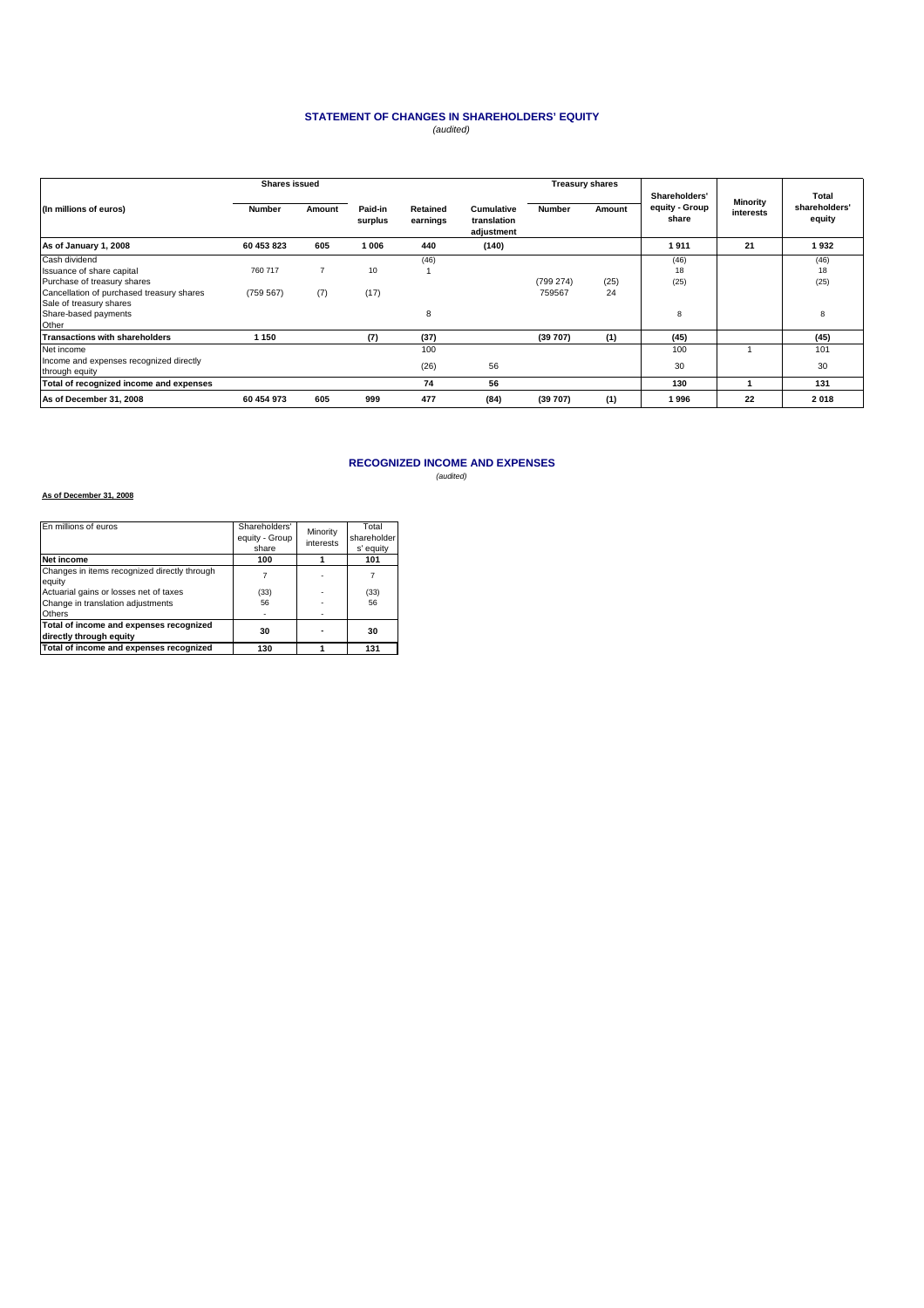# **INFORMATION BY BUSINESS SEGMENT**

(non audited)

|                                                                                                             | 4th Quarter 2008         |                                |                                |                                  |                |  |  |
|-------------------------------------------------------------------------------------------------------------|--------------------------|--------------------------------|--------------------------------|----------------------------------|----------------|--|--|
| (In millions of euros)                                                                                      | Vinyl<br><b>Products</b> | Industrial<br><b>Chemicals</b> | Performance<br><b>Products</b> | Corporate                        | Group total    |  |  |
| Non-Group sales<br>Inter-segment sales<br><b>Total sales</b>                                                | 281<br>14<br>295         | 564<br>29<br>593               | 335<br>3<br>338                | $\overline{2}$<br>$\overline{2}$ | 1 1 8 2        |  |  |
| Recurring operating income                                                                                  | (35)                     | 33                             | (8)                            | (9)                              | (19)           |  |  |
| Other income and expenses                                                                                   | (33)                     | 4                              | 3                              | (9)                              | (35)           |  |  |
| <b>Operating income</b>                                                                                     | (68)                     | 37                             | (5)                            | (18)                             | (54)           |  |  |
| Equity in income of affiliates                                                                              | 1                        |                                | 1                              |                                  | $\overline{2}$ |  |  |
| Depreciation and amortization<br>Asset impairment<br>Changes in non-current provisions recognized through   | (11)                     | (32)<br>(2)                    | (22)                           | (1)                              | (66)<br>(2)    |  |  |
| income                                                                                                      | (30)                     | 12                             | 13                             | (1)                              | (6)            |  |  |
| <b>Recurring EBITDA</b>                                                                                     | (24)                     | 65                             | 14                             | (8)                              | 47             |  |  |
| Intangible assets and property, plant and equipment,<br>additions<br>Of which exceptional intangible assets | 42<br>5                  | 60<br>6                        | 41                             | 3                                | 146<br>11      |  |  |

| (In millions of euros)                                         | Vinyl<br><b>Products</b> | <b>Industrial</b><br><b>Chemicals</b> | Performance<br><b>Products</b> | Corporate | Group total    |
|----------------------------------------------------------------|--------------------------|---------------------------------------|--------------------------------|-----------|----------------|
| Non-Group sales                                                | 333                      | 618                                   | 366                            |           | 1 3 1 8        |
| Inter-segment sales                                            | 13                       | 38                                    | 5                              |           |                |
| <b>Total sales</b>                                             | 346                      | 656                                   | 371                            |           |                |
| Recurring operating income                                     | 4                        | 31                                    | 13                             | (7)       | 41             |
| Other income and expenses                                      | (6)                      | 8                                     | 15                             | (1)       | 16             |
| <b>Operating income</b>                                        | (2)                      | 39                                    | 28                             | (8)       | 57             |
| Equity in income of affiliates                                 | 1                        |                                       | 1                              |           | $\overline{2}$ |
| Depreciation and amortization                                  | (8)                      | (36)                                  | (22)                           |           | (66)           |
| Asset impairment                                               |                          | (2)                                   |                                |           | (2)            |
| Changes in non-current provisions recognized through<br>income | 3                        | 17                                    | (5)                            | 4         | 19             |
| <b>Recurring EBITDA</b>                                        | 11                       | 67                                    | 36                             | (7)       | 107            |
| Intangible assets and property, plant and equipment,           |                          |                                       |                                |           |                |
| additions                                                      | 49                       | 64                                    | 26                             | 4         | 143            |
| Of which exceptional intangible assets                         | 22                       |                                       |                                |           | 22             |

### **4th Quarter 2007**